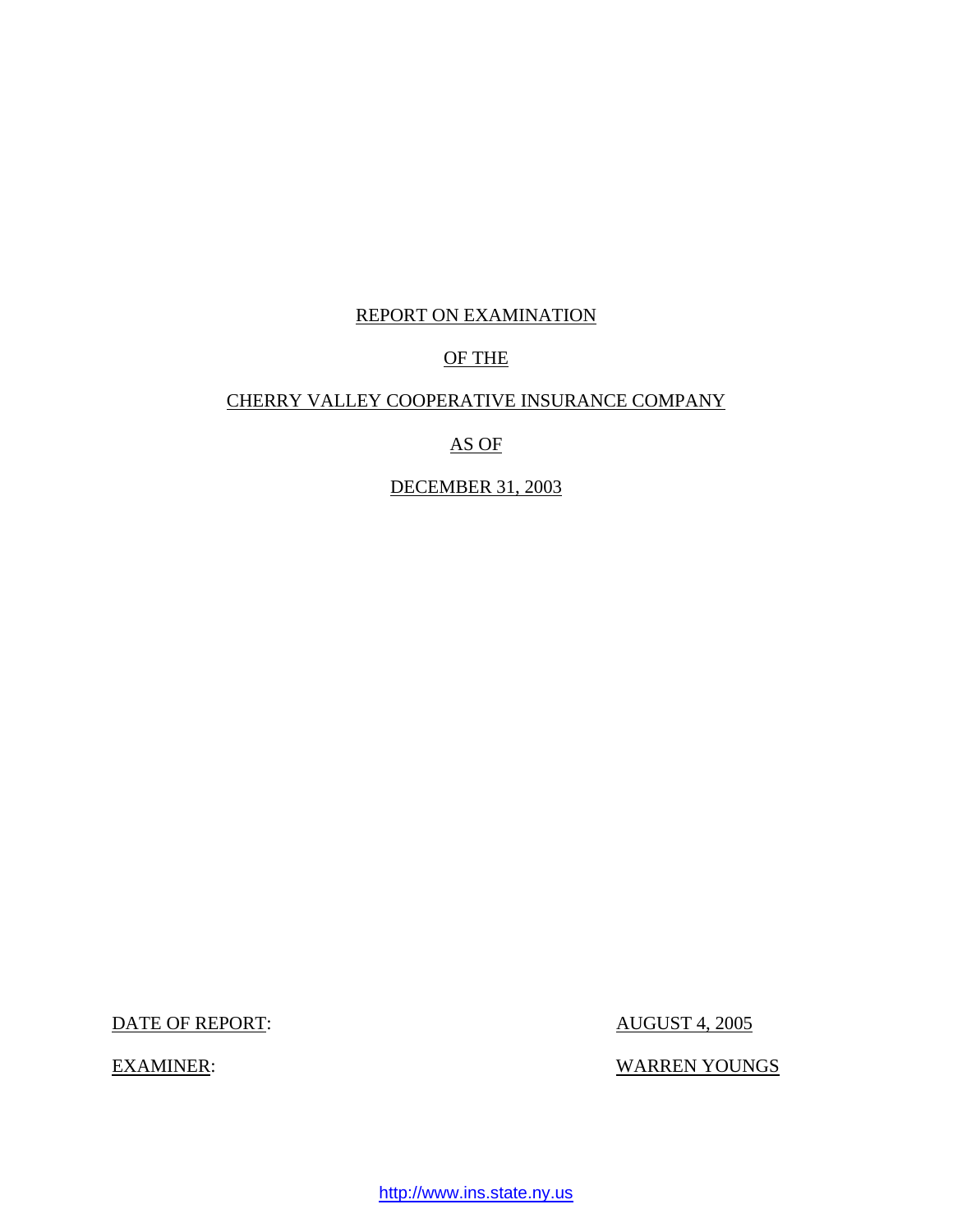# Table of Contents

|    |                                                                                                                                                                                              | Page No.                          |
|----|----------------------------------------------------------------------------------------------------------------------------------------------------------------------------------------------|-----------------------------------|
| 1. | Scope of examination                                                                                                                                                                         | $\overline{2}$                    |
| 2. | Description of Company                                                                                                                                                                       | $\overline{2}$                    |
|    | A. Management<br>B. Territory and plan of operation<br>C. Reinsurance<br>D. Holding company system<br>Significant operating ratios<br>Ε.<br>F. Abandoned property<br>G. Accounts and Records | 3<br>5<br>6<br>8<br>9<br>10<br>10 |
| 3. | <b>Financial Statements</b>                                                                                                                                                                  | 12                                |
|    | A. Balance sheet<br>B. Underwriting and investment exhibit                                                                                                                                   | 12<br>15                          |
|    | 4. Losses                                                                                                                                                                                    | 17                                |
|    | 5. Loss adjustment expenses                                                                                                                                                                  | 17                                |
| 6. | <b>Market Conduct Activities</b>                                                                                                                                                             | 18                                |
| 7. | Compliance with prior report on examination                                                                                                                                                  | 20                                |
| 8. | Summary of comments and recommendations                                                                                                                                                      | 22                                |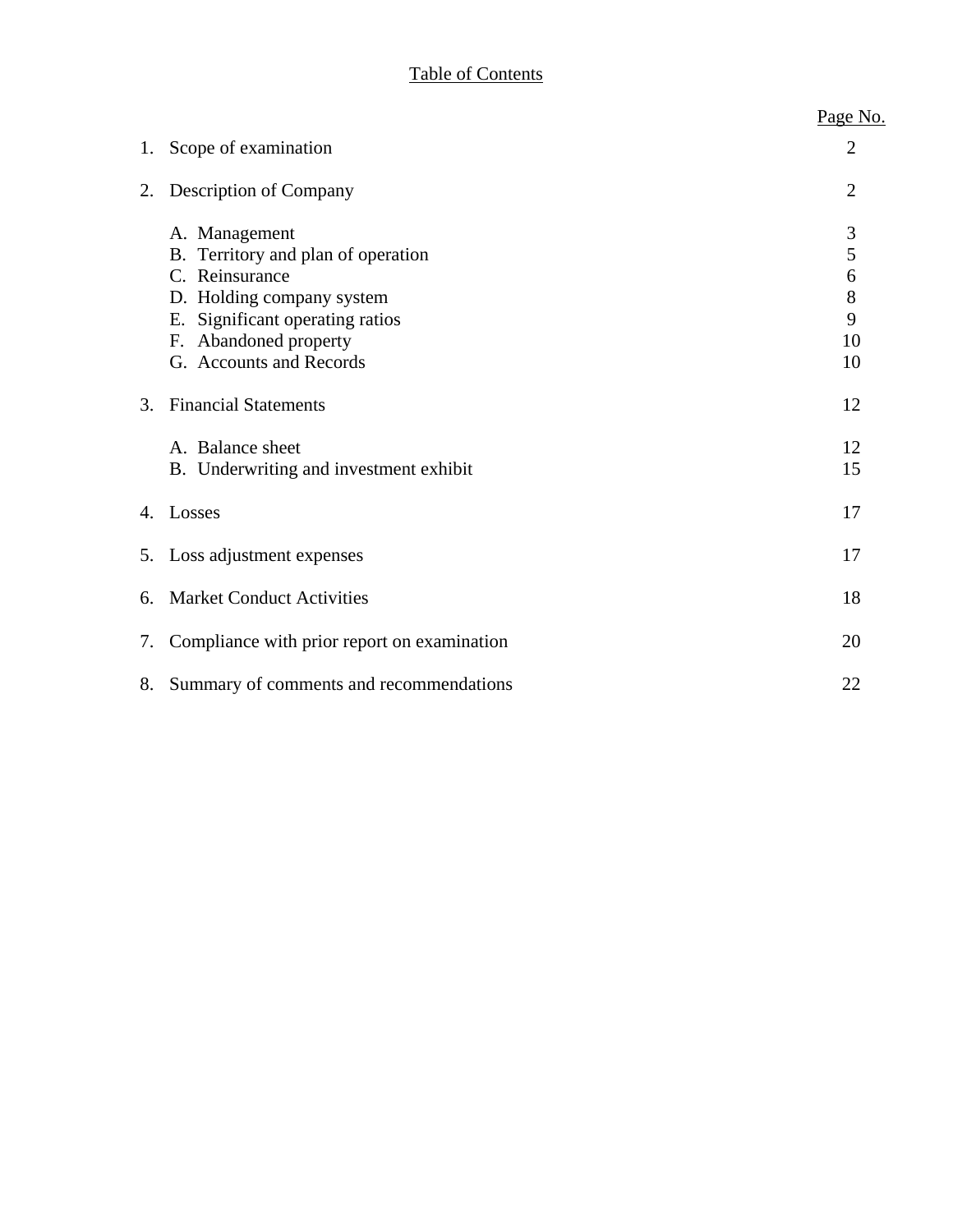

STATE OF NEW YORK INSURANCE DEPARTMENT ONE COMMERCE PLAZA ALBANY, NEW YORK 12257

George E. Pataki Howard Mills Governor Superintendent Superintendent Superintendent Superintendent Superintendent Superintendent Superintendent Superintendent Superintendent Superintendent Superintendent Superintendent Superintendent Superintendent Sup

August 4, 2005

Honorable Howard Mills

Superintendent of Insurance

Albany, New York 12257

Pursuant to the requirements of the New York Insurance Law, and in compliance with the instructions contained in Appointment Number 22219, dated May 5, 2004, attached hereto, I have made an examination into the condition and affairs of the Cherry Valley Cooperative Insurance Company as of December 31, 2003 and submit the following report thereon.

The examination was conducted at the Company's home office located at 8800 Sheridan Drive, Williamsville, New York 14221.

Wherever the designations "the Company" or "CVCIC" appear herein without qualification, they should be understood to indicate the Cherry Valley Cooperative Insurance Company.

Wherever the term "Department" appears herein without qualification, it should be understood to mean the New York Insurance Department.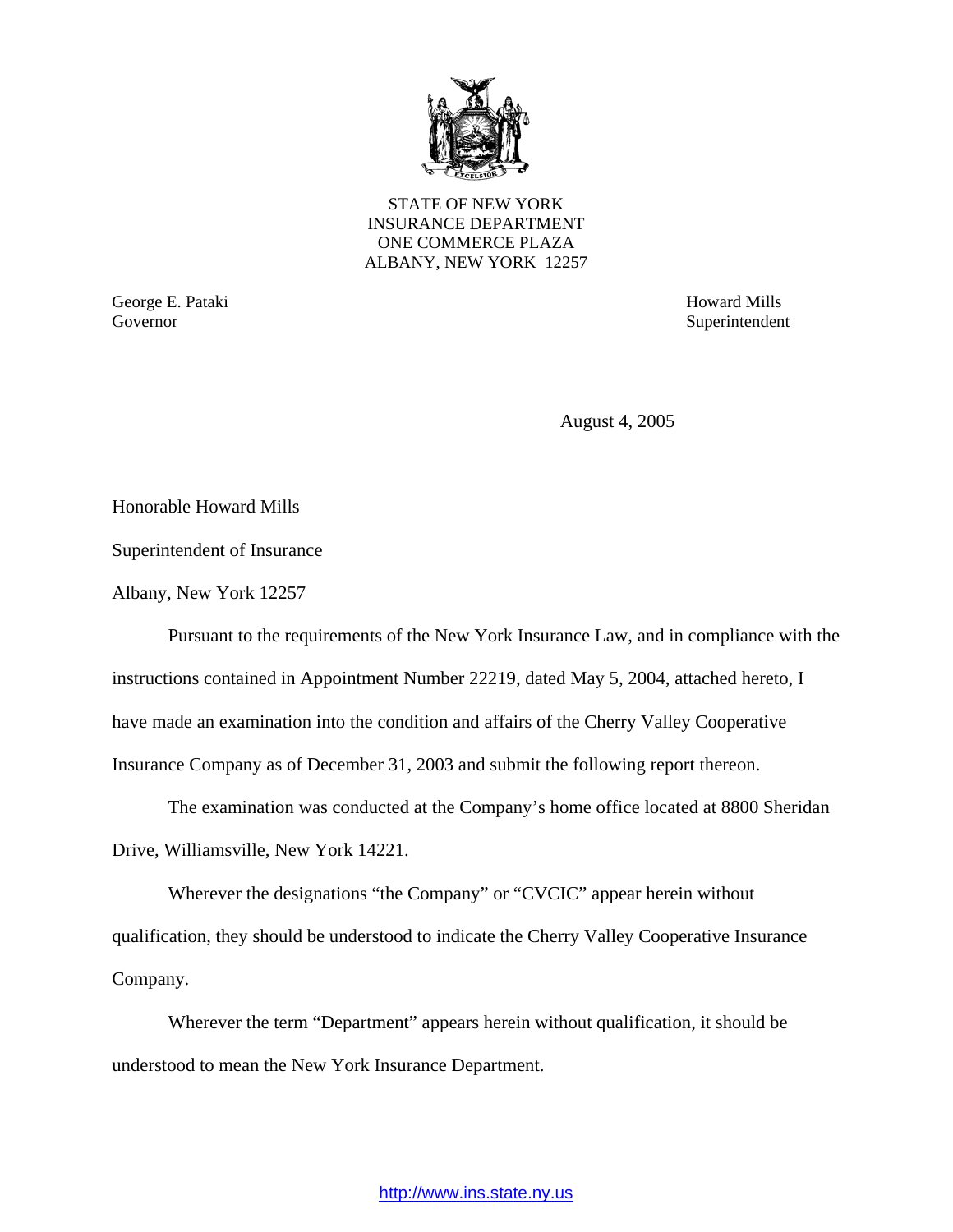#### 1. SCOPE OF EXAMINATION

<span id="page-3-0"></span>The previous examination was conducted as of December 31, 1999. This examination covered the four-year period from January 1, 2000 through December 31, 2003, and was limited in its scope to a review or audit of only those balance sheet items considered by this Department to require analysis, verification or description, including: invested assets, inter-company balances, loss and loss adjustment expense reserves and the provision for reinsurance. The examination included a review of income, disbursements and company records deemed necessary to accomplish such analysis or verification and utilized, to the extent considered appropriate, work performed by the Company's independent public accountants.

A review was also made to ascertain what action was taken by the Company with regard to comments and recommendations contained in the prior report on examination.

This report on examination is confined to financial statements and comments on those matters, which involve departures from laws, regulations or rules, or which are deemed to require explanation or description.

### 2. DESCRIPTION OF COMPANY

The Company was organized on April 17, 1880 for the purpose of transacting business as an assessment cooperative fire insurance company in the Towns of Cherry Valley, Roseboom, and Westfield in Otsego County of New York State. In 1915, this Department permitted the Company to extend its territory to include Montgomery, Otsego and Schoharie Counties of this State.

By means of a charter amendment dated May 3, 1983, the Company changed its name to the Cherry Valley Cooperative Insurance Company and increased its territory to include all the

2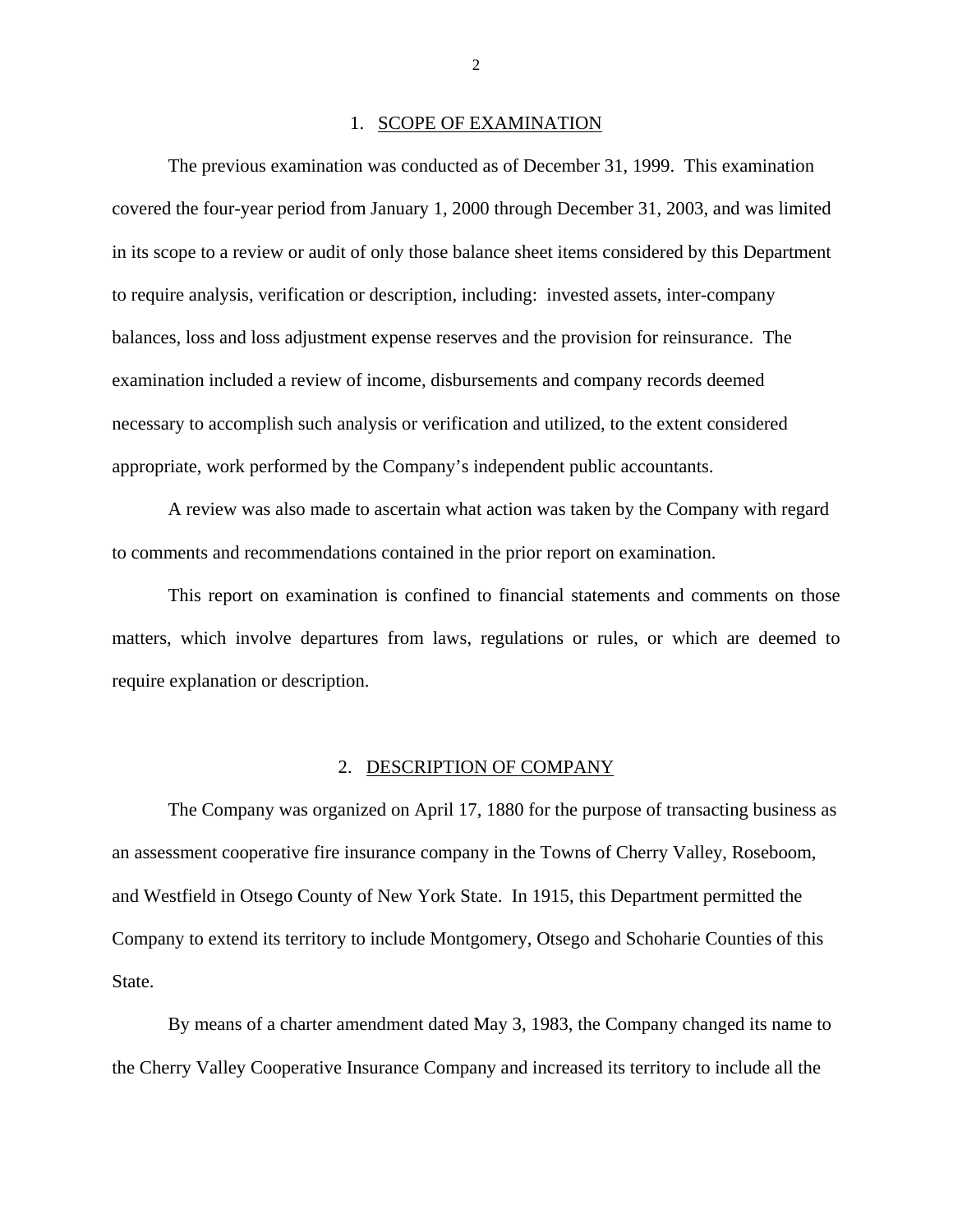<span id="page-4-0"></span>counties of this state, excluding the counties of New York, Kings, Queens, Bronx and Richmond. This charter amendment also authorized the Company to write those kinds of insurance specified in subsections (a), (b) and (c) of Section 6605 of the New York Insurance Law.

On April 1, 1985, the Company converted to an advance premium corporation. At the time of conversion, the Company became qualified to write non-assessable policies, extended its territorial limits to include the entire State of New York and, wherever authorized by law, any other state and the District of Columbia.

#### A. Management

Pursuant to the Company's charter and by-laws, management of the Company is vested in a board of directors consisting of not less than nine nor more than fifteen members. As of the examination date, the board of directors was comprised of nine members.

One board meeting and three executive committee meetings were held in 2000, for each of the other years during the period under examination, two board meetings and two executive committee meetings were held, thereby complying with Section 6624(b) of the New York Insurance Law.

The directors as of December 31, 2003 were as follows:

Williamsville, NY

#### Director Principal Business Affiliation

Gordon Paul Assad Chairman of the board & President/CEO of East Aurora, NY CVCIC; Director and President/CEO of Erie and Niagara Insurance Association; Director & President of E & N Financial Services, Inc.

Donald Raymond Crosby Vice President, The Notable Corporation

James Walter Fulmer President of Tompkins Trustco, Inc.; Director LeRoy, NY **SECUTE:** LeRoy, NY **CONSULATE:** LeRoy, NY

3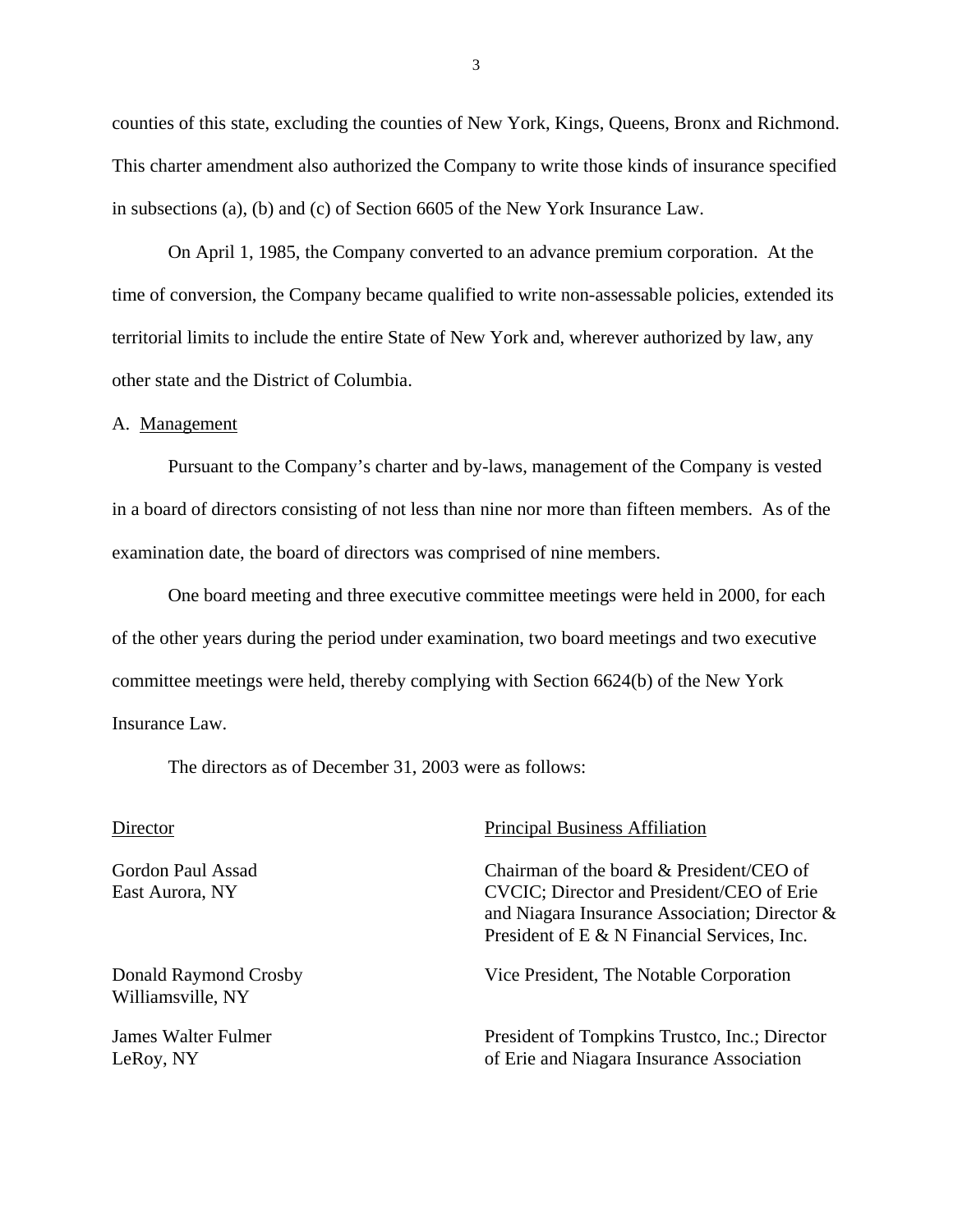| Director                                           | <b>Principal Business Affiliation</b>                                                                                                                                                                     |
|----------------------------------------------------|-----------------------------------------------------------------------------------------------------------------------------------------------------------------------------------------------------------|
| <b>Robert Harmon Lowe</b><br>Geneseo, NY           | Vice President/Secretary of CVCIC; Director<br>and Vice President/Secretary of Erie and<br>Niagara Insurance Association; Director and<br>Vice President/Secretary of E $&$ N Financial<br>Services, Inc. |
| Benjamin Charles Mancuso<br>Batavia, NY            | Chairman of the board of Erie and Niagara<br><b>Insurance Association</b>                                                                                                                                 |
| John Alan Noble<br>Pavilion, NY                    | Owner of NobleHurst Farms; Director of Erie<br>and Niagara Insurance Association                                                                                                                          |
| <b>Philip Stanley Sandler</b><br>Williamsville, NY | <b>Financial Analyst</b>                                                                                                                                                                                  |
| <b>Robert Louis Scramlin</b><br>Cherry Valley, NY  | Associate, Wal-Mart Distribution Center                                                                                                                                                                   |
| Everett Gordon Yerdon<br>Roseboom, NY              | Mechanic, Otsego County Highway<br>Department                                                                                                                                                             |

4

The minutes of all of the Board of Directors' meetings and committees thereof held during the examination period were reviewed. Such review indicated that all of the meetings were well attended. Each of the directors had a satisfactory attendance record for the board meetings held.

Each of the director's qualifications, as set forth in Article IV of the Company's charter and Article II Section 1 of its by-laws, was reviewed and it appears that each director was duly qualified.

At December 31, 2003, the officers of the Company were as follows:

Chairman of the Board, President/CEO Gordon Paul Assad Vice President & Secretary Robert Harmon Lowe Treasurer Norman John Orlowski, Jr.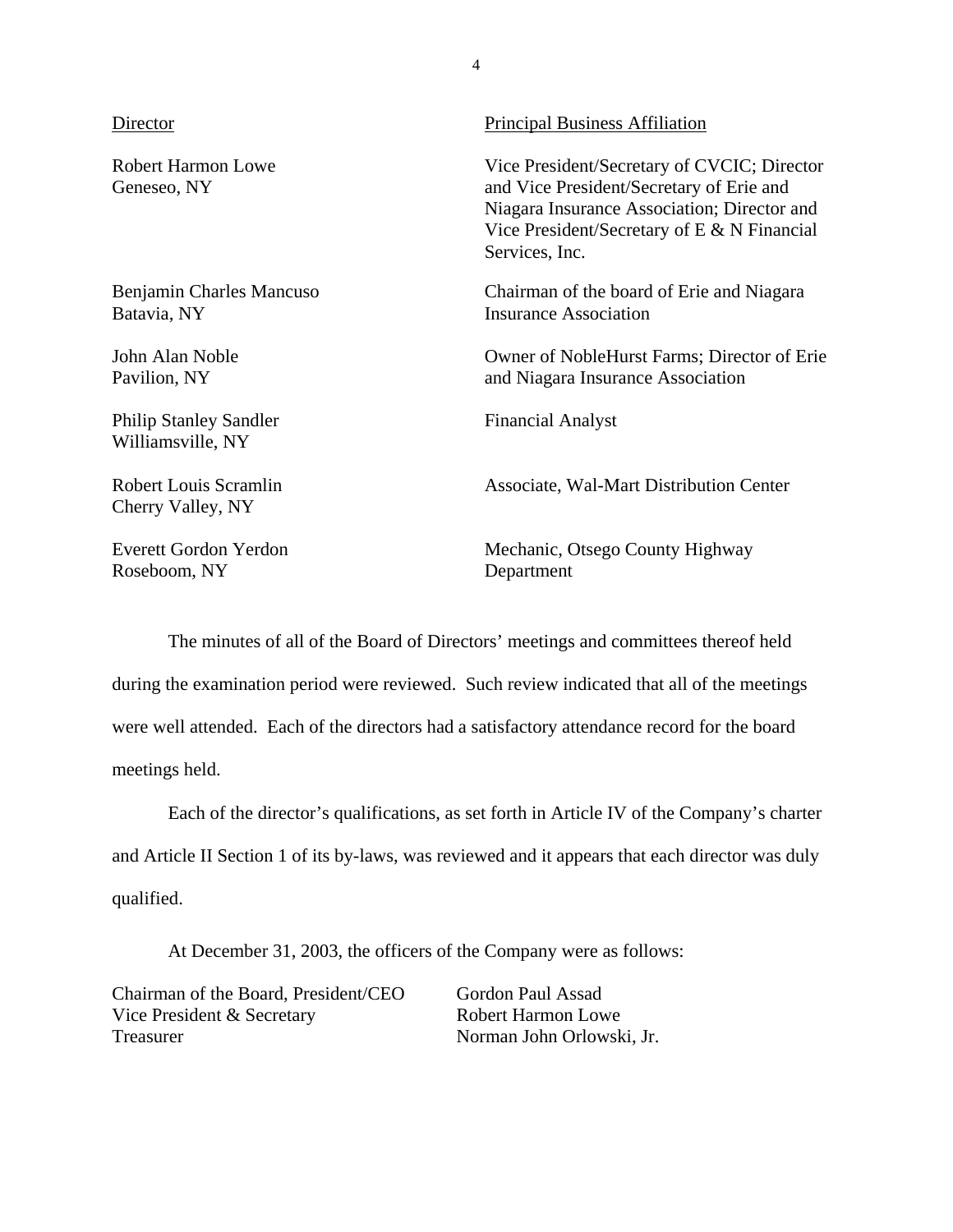During the review of the Company's charter, by-laws and its corporate minute books it was found that the Company violated several sections of its by-laws during the period under examination. Thus, it is recommended that the Company adhere to all the provisions of its bylaws, henceforth. It is noted that a similar recommendation was included in the prior report.

### B. Territory and Plan of Operation

The Company is licensed to transact business within the entire State of New York. The Company writes in New York State only.

The following table shows the direct premiums written by the Company in New York for the period under examination:

| Calendar Year | Direct Premiums Written (000's) |  |  |
|---------------|---------------------------------|--|--|
| 2000          | \$249                           |  |  |
| 2001          | 259                             |  |  |
| 2002          | 264                             |  |  |
| 2003          | 261                             |  |  |
|               |                                 |  |  |

As of December 31, 2003, the Company was authorized to transact the kinds of insurance as defined in the following numbered paragraphs of Section 1113(a) of the New York Insurance Law:

| Paragraph | Kind of Insurance                             |
|-----------|-----------------------------------------------|
| 4         | Fire                                          |
|           | Miscellaneous property                        |
| 6         | Water damage                                  |
| 7         | Burglary and theft                            |
| 8         | Glass                                         |
| 12        | Collision                                     |
| 13        | Personal injury liability                     |
| 14        | Property damage liability                     |
| 19        | Motor vehicle and aircraft physical damage    |
| 20        | Marine and inland marine (inland marine only) |
|           |                                               |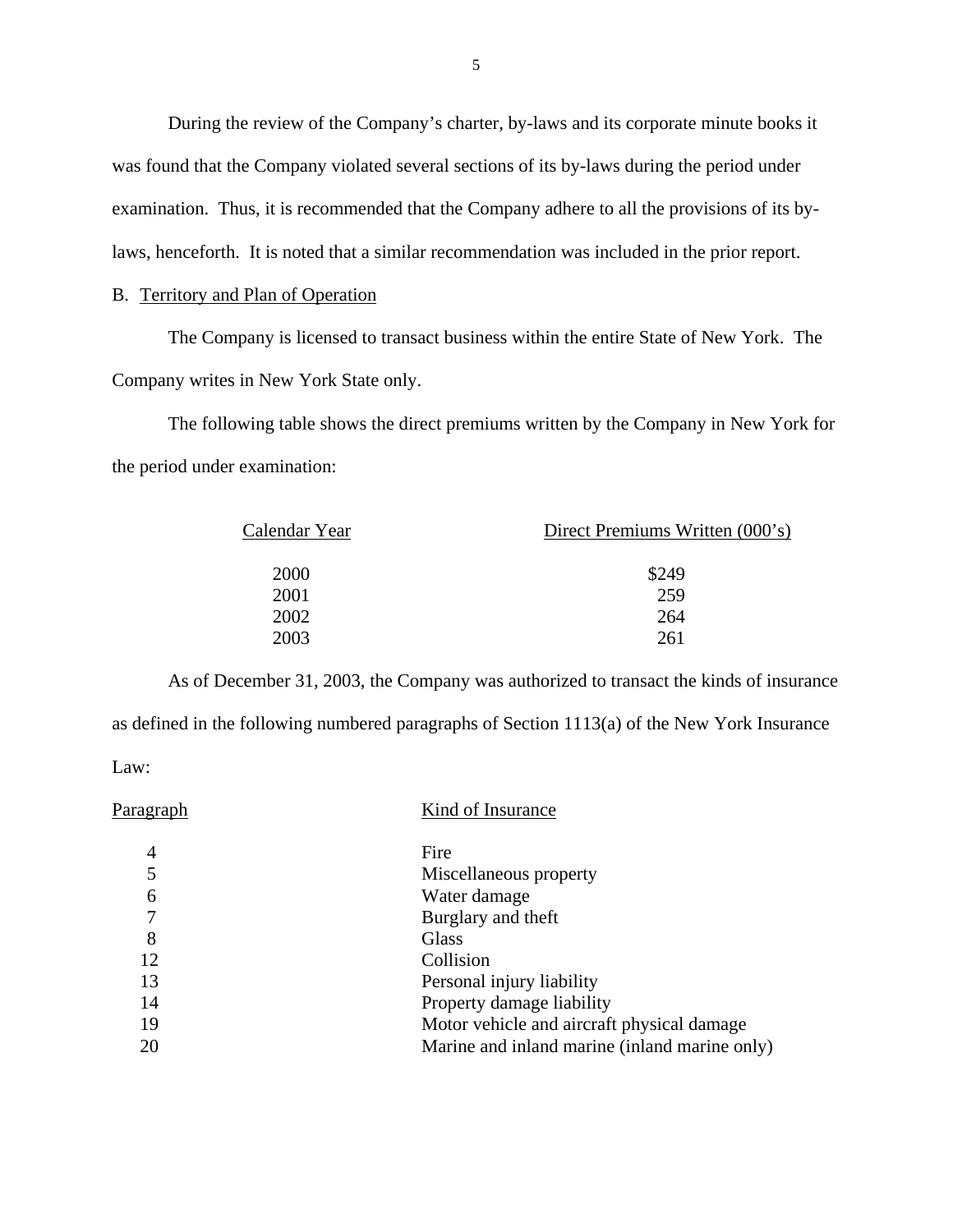<span id="page-7-0"></span>The Company was also licensed as of December 31, 2003, to accept and cede reinsurance as provided in Section 6606 of the Insurance Law of the State of New York.

Based upon the lines of business for which the Company is licensed, and pursuant to the requirements of Articles 13, 41 and 66 of the New York Insurance Law, as of December 31, 2003, the Company is required to maintain a minimum surplus to policyholders in the amount of \$376,968.

At December 31, 2003, the Company wrote insurance through an independent agent and the subsidiary of the Erie and Niagara Insurance Association, an affiliate of the Company. The Company's predominate lines of business are homeowners multiple peril, commercial multiple peril and other liability, which accounted for 20.85%, 28.72% and 44.84%, respectively, of the Company's 2003 direct written business.

### C. Reinsurance

The Company assumed business during the examination period, from its affiliate, the Erie and Niagara Insurance Association ("Erie and Niagara"). As of December 31, 2003, the property excess of loss contract provided for the assumption, on the part of Cherry Valley from Erie and Niagara, of \$15,000 in excess of \$160,000 per risk, per occurrence. The business assumed from Erie and Niagara during 2003 amounted to approximately 49.45% of CVCIC's written premium.

The Schedule F's as contained in the Company's Annual Statements filed for the years within the examination period were found to contain a few numerical inaccuracies. In several instances the Company inaccurately reported its assuming reinsurers in the Schedule F's filed for the years 2000 through 2002. The assuming reinsurers reported in the 2003 Schedule F appear to be correct.

6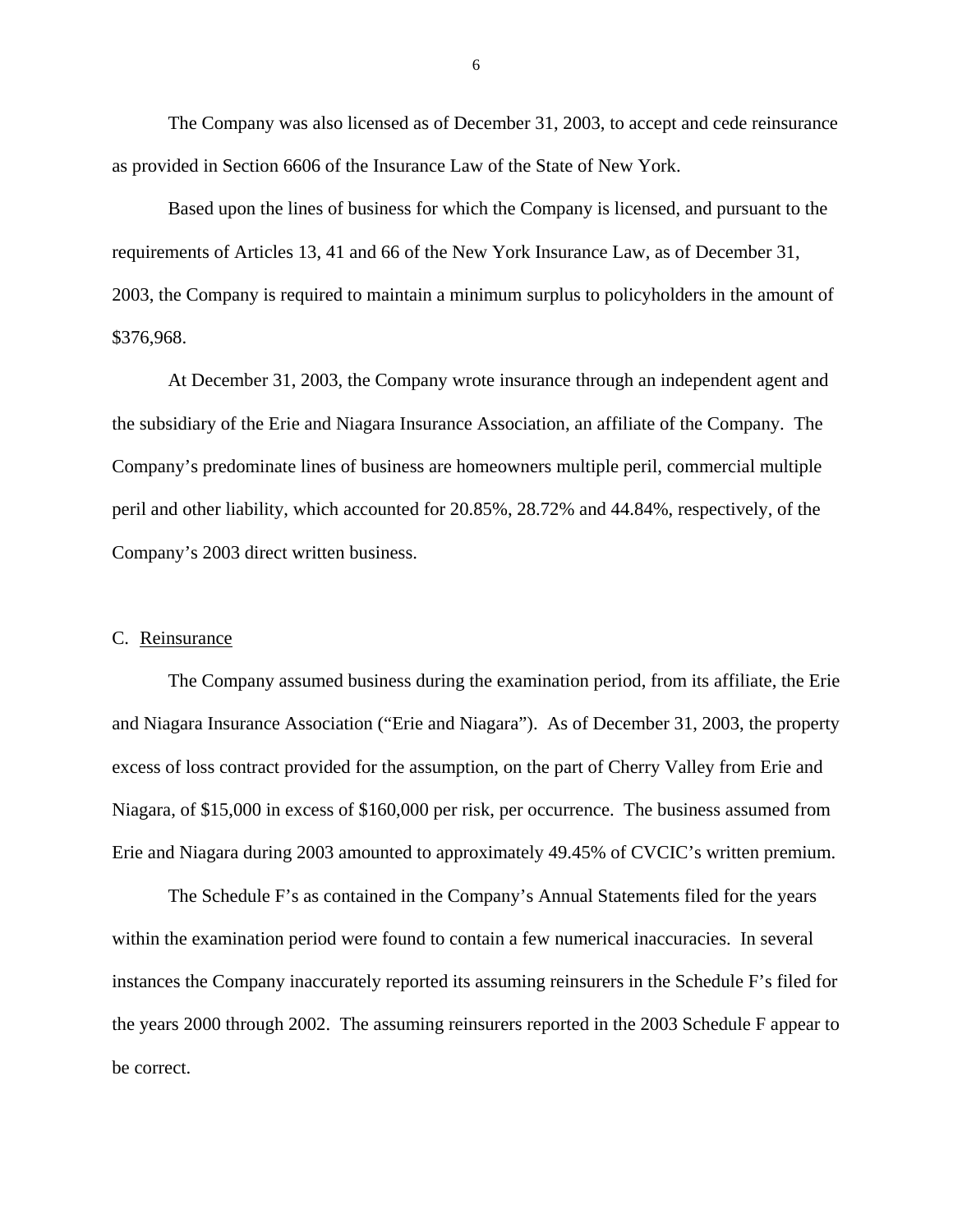The December 31, 1999 Report on Examination contained a recommendation that the Company accurately complete the Schedule F's filed with this Department. In view of the above, it appears that the Company has not fully complied with the recommendation from the prior report. In correspondence dated September 8, 2004, the Company agreed to be more careful in the completion of future Schedule F's filed with the Department. Nevertheless, it is recommended that the Company accurately complete the Schedule F's filed with this Department.

The examiner reviewed all ceded reinsurance contracts effected during the examination period. These contracts all contained the required standard clauses including insolvency clauses meeting the requirements of Section 1308 of the New York Insurance Law.

Relative to the property classes of business, as of December 31, 2003, the Company had the following reinsurance program in place:

| <b>Obligatory First Surplus</b>  | Five times the Company's net retention per risk, with a maximum<br>cession of \$200,000, and a minimum retention of \$20,000 per risk.                                                                   |
|----------------------------------|----------------------------------------------------------------------------------------------------------------------------------------------------------------------------------------------------------|
| <b>Multiple Line Facultative</b> | Four times the Company's net retained liability, subject to a<br>maximum of \$160,000 and a minimum retention of \$2,500 as<br>respects one risk. Higher limits are on an offer and acceptance<br>basis. |

As of December 31, 2003, the Company had the following casualty excess of loss reinsurance program in place:

Casualty  $$675,000$  in excess of \$25,000, any one loss occurrence.

As of December 31, 2003, the Company also maintained an Aggregate Excess of Loss contract providing coverage of 95% of 100% of subject net premiums earned or 95% of \$336,000, whichever is the lesser, in excess of 75% of subject net premiums earned or \$168,000, whichever is the greater.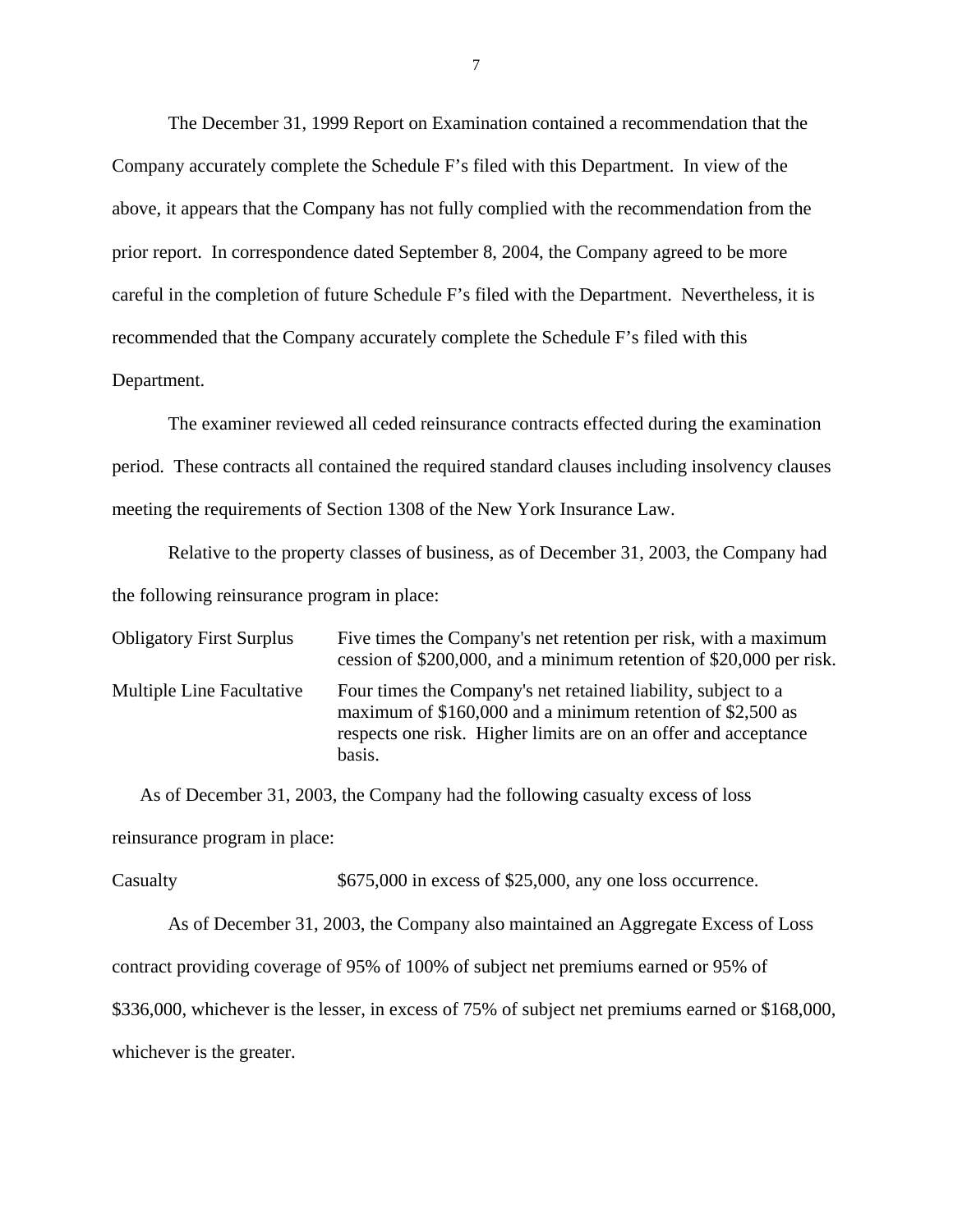<span id="page-9-0"></span>In addition, the Company had a Personal, Farm & Commercial Umbrella Binding Authority contract providing coverage of 95% of the Company's net liability of the first \$1,000,000 and 100% of \$4,000,000 in excess of \$1,000,000 for each policy.

All of the Company's cessions during the period 2000 through 2002 were to authorized or accredited reinsurers. In 2003 the majority of the cessions were to authorized or accredited reinsurers; however, an unauthorized reinsurer was placed on two of the Company's reinsurance contracts. No amounts were recoverable from the unauthorized reinsurer as of December 31, 2003.

The Company's net retention of \$25,000 on its casualty business and \$40,000 on its property business has remained the same since the date of the prior examination, December 31, 1999.

### D. Holding Company System

The Company was not a member of a holding company system at December 31, 2003. As of December 31, 2003, the Company was affiliated with the Erie and Niagara Insurance Association, of Williamsville, New York by virtue of common officers, directors and management.

The two insurers entered into a service agreement, effective July 2, 1990, whereby Erie and Niagara provides specified services to the Company.

The agreement further provides for expenses incurred and paid for by Erie and Niagara in the course of providing services under this agreement, to be allocated between the two companies in a manner consistent with Department Regulation 30. This Department issued a letter of non-objection relative to the implementation of the agreement on August 23, 1990.

8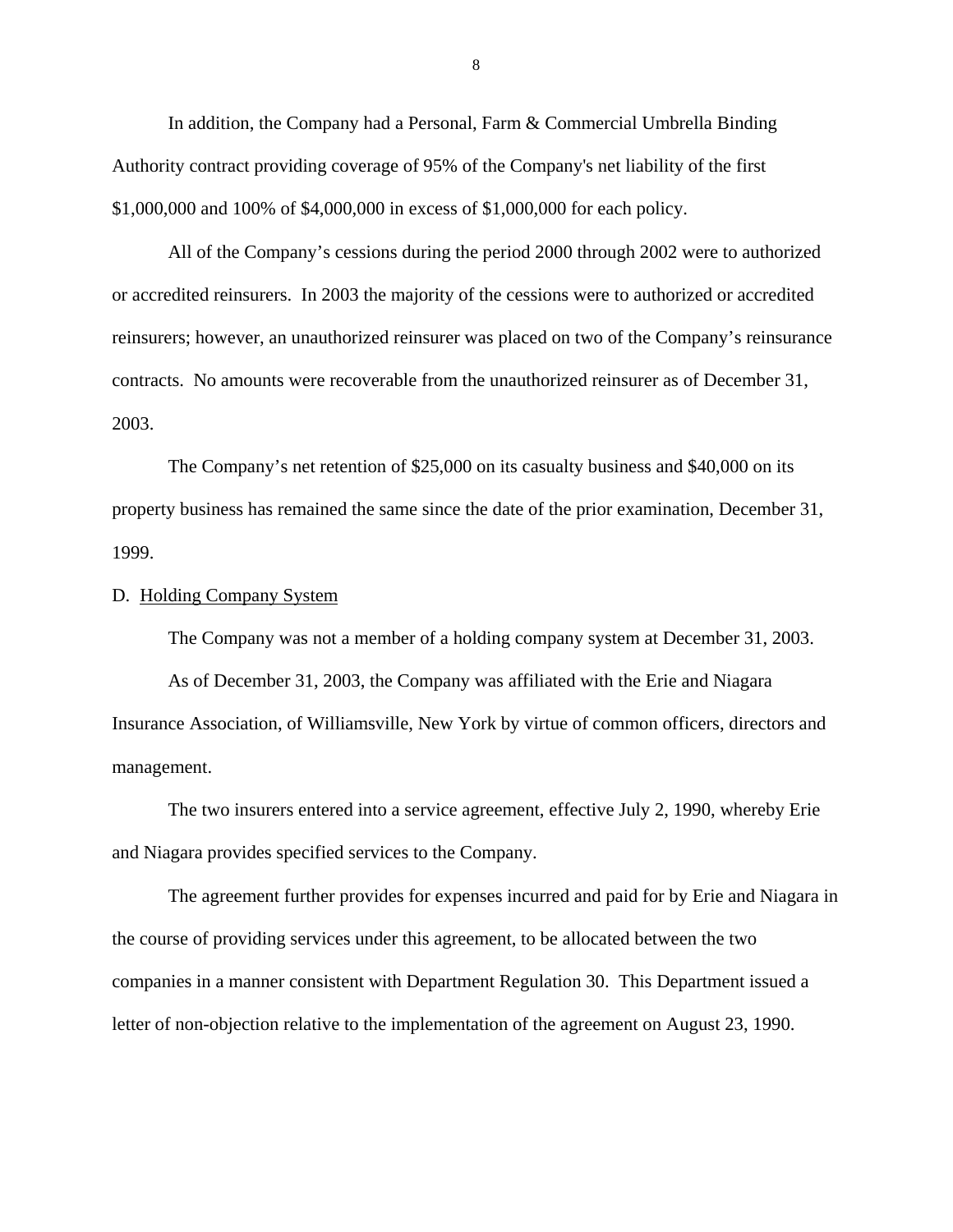<span id="page-10-0"></span>The Company assumed business during the examination period, from its affiliate, Erie and Niagara. See section 2(C) Reinsurance of this report for additional information.

### E. Significant Operating Ratios

The following ratios have been computed as of December 31, 2003, based upon the results of this examination:

| Net premiums written in 2003 to Surplus as<br>regards policyholders                       | .25 to 1 |
|-------------------------------------------------------------------------------------------|----------|
| Liabilities to liquid assets (cash and invested<br>assets less investments in affiliates) | 7.33%    |
| Premiums in course of collection to Surplus as<br>regards policyholders                   | 0.52%    |
| <b>Investment Yield</b>                                                                   | 2.09%    |

Except for the Investment Yield ratio, the above ratios fall within the benchmark ranges set forth in the Insurance Regulatory Information System of the National Association of Insurance Commissioners.

The benchmark range for the Investment Yield ratio is greater than 4.50% and less than 10.00%. The Company has failed this ratio in all four years under examination. A contributing factor for these failures was that the Company was paying interest on its outstanding Section 1307 Surplus Notes and this has a direct negative impact on the results of this ratio.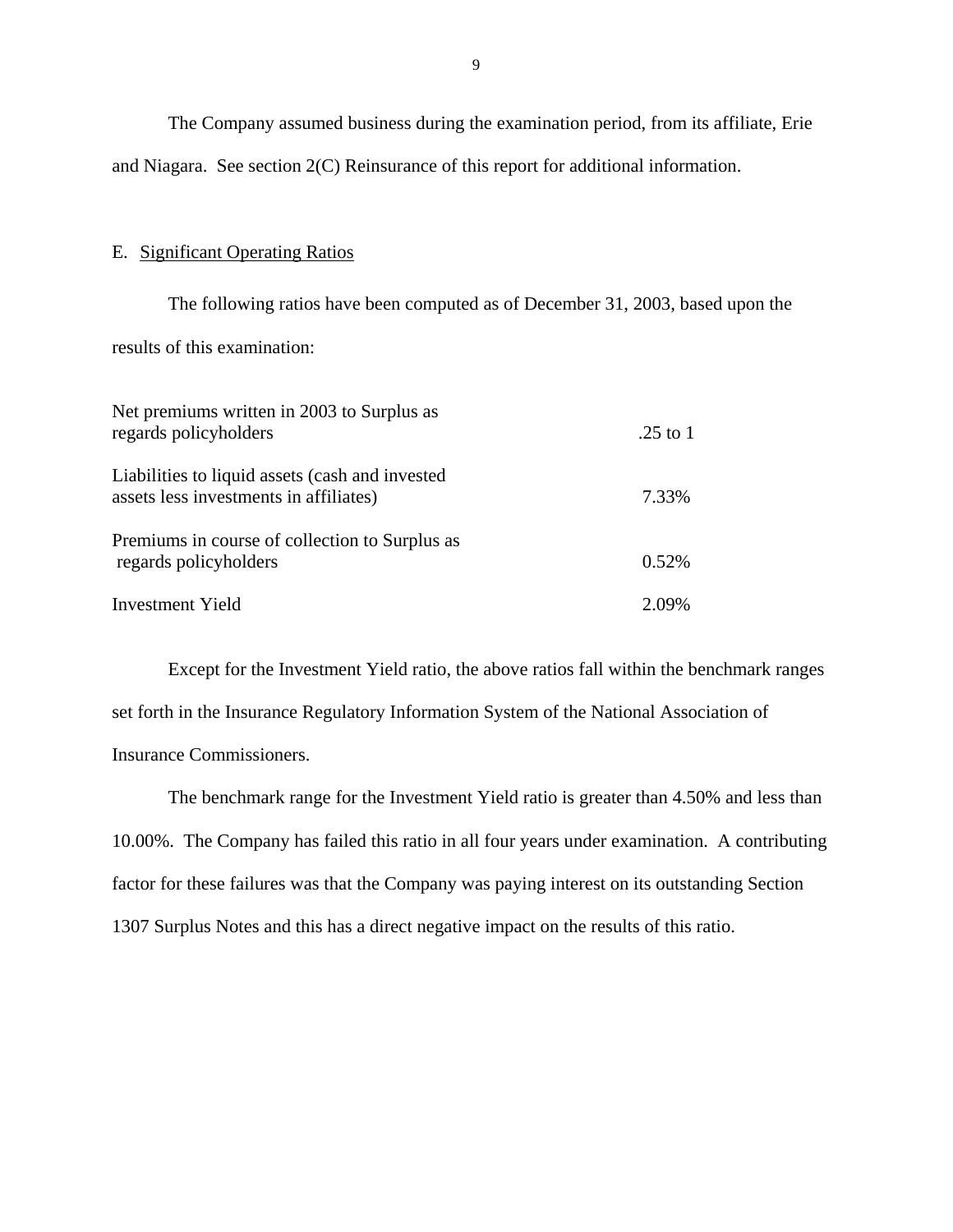The underwriting ratios presented below are on an earned-incurred basis and encompass the four-year period covered by this examination:

|                                      | Amounts     | Ratios  |
|--------------------------------------|-------------|---------|
| Losses incurred                      | \$435,454   | 38.39%  |
| Loss expenses incurred               | 66,580      | 5.87%   |
| Other underwriting expenses incurred | 440,745     | 38.85%  |
| Net underwriting gain (loss)         | 191,597     | 16.89%  |
| Premiums earned                      | \$1,134,376 | 100.00% |

### F. Abandoned Property

During the period covered by this examination, the Company filed reports with the state comptroller that generally complied with the requirements of the New York Abandoned Property Law.

It is noted that the Company has written procedures related to the handling of unclaimed funds.

### G. Accounts and Records

### i. Approval of Investments

Section 1411(a) of the New York Insurance Law states, in part, that "No domestic insurer shall make any loan or investment … unless authorized or approved by its board of directors or a committee thereof responsible for supervising or making such investment or loan. The committee's minutes shall be recorded and a report submitted to the board of directors at its next meeting."

During the review of the Company's investments to determine if they were properly approved, it was determined that the Company was not having its board approve all of its investments. Thus, the Company was not complying with the requirements of Section 1411(a).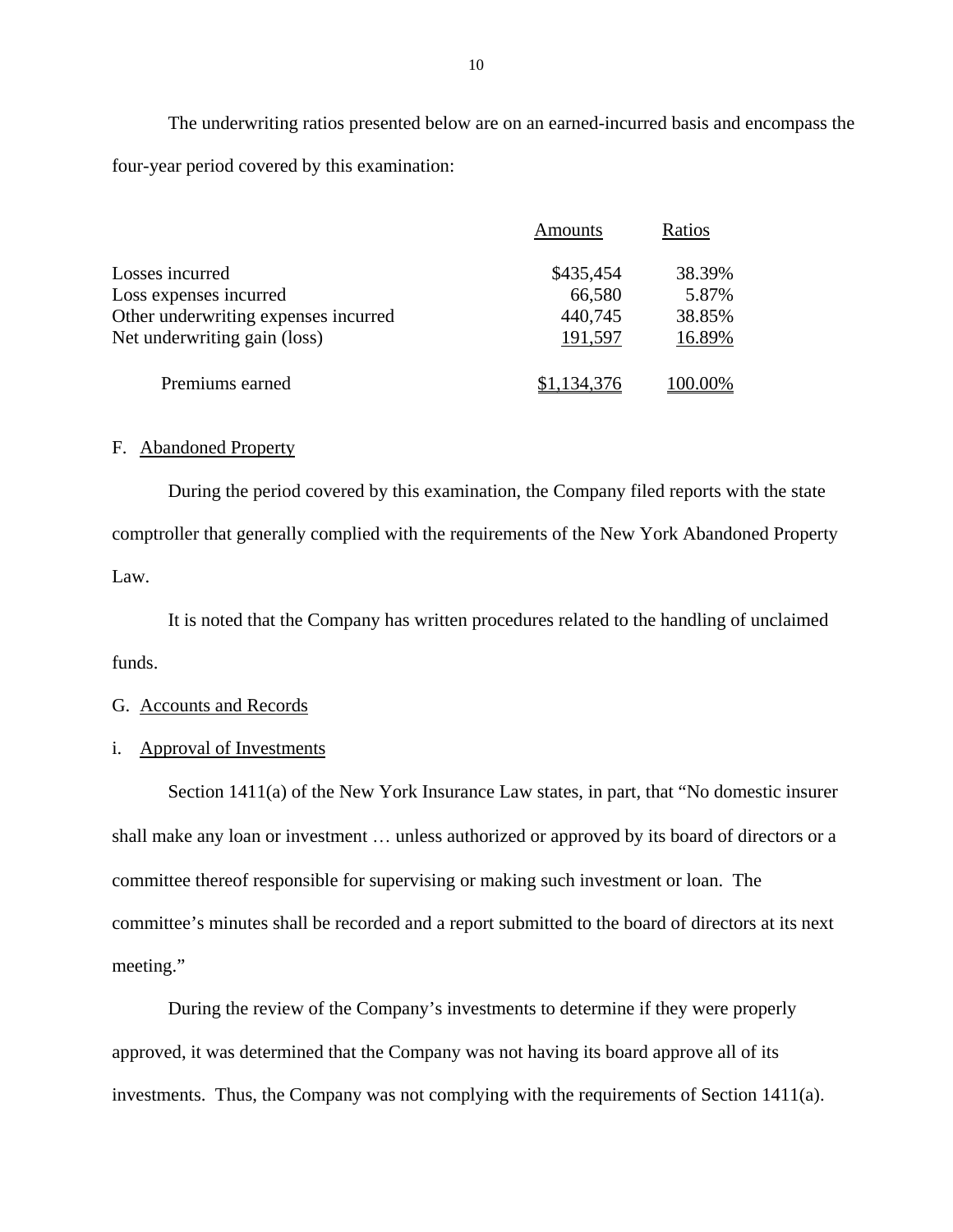Therefore, it is recommended that the Company comply with the requirements of Section 1411(a) of the New York Insurance Law by having all of its investments authorized or approved as indicated in such section. It is noted that a similar recommendation was included in the previous report on examination.

#### ii. CPA Contracts

The Company's CPA contracts for 2001, 2002 and 2003 did not meet all the requirements of Department Regulation 118. After bringing such requirements to the attention of Company management, the 2003 agreement was brought into compliance. In correspondence dated December 13, 2004, the Company indicated that future agreements with its CPA firm would comply with Regulation 118.

Nevertheless, it is recommended that the Company ensure that its contracts with its CPA firm covering all future audit years meet the requirements of Department Regulation 118.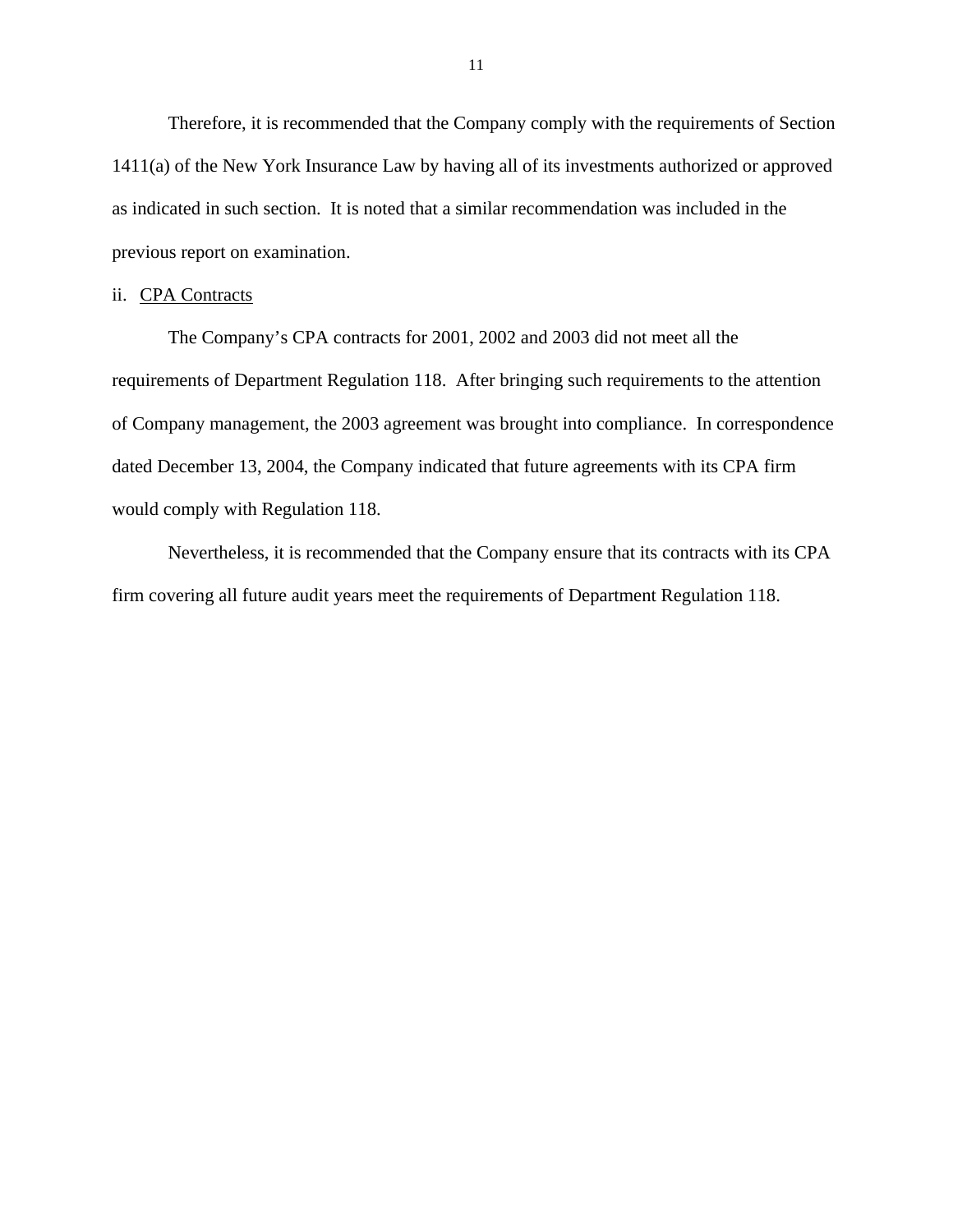### 3. FINANCIAL STATEMENTS

## <span id="page-13-0"></span>A. Balance sheet

The following shows the assets, liabilities and surplus as regards policyholders as determined by this examination as of December 31, 2003. This statement is the same as the balance sheet filed by the Company. The figures included in these financial statements have been rounded.

| Assets                                                                                      | Ledger<br>Assets | Non Admitted<br><b>Assets</b> | Net Admitted<br>Assets |
|---------------------------------------------------------------------------------------------|------------------|-------------------------------|------------------------|
| <b>Bonds</b>                                                                                | \$520,366        | \$                            | \$520,366              |
| Cash                                                                                        | 803,487          |                               | 803,487                |
| Investment income due and accrued                                                           | 10,293           |                               | 10,293                 |
| Uncollected premiums and agents' balances in the<br>course of collection                    | 6,855            | 380                           | 6,475                  |
| Deferred premiums, agents' balances and<br>installments booked but deferred and not yet due | 23,813           |                               | 23,813                 |
| Reinsurance: Amounts recoverable from reinsurers                                            | 227              |                               | 227                    |
| Aggregate write-ins for other than invested assets                                          | 4,143            |                               | 4,143                  |
| Total assets                                                                                | \$1,369,184      | \$380                         | \$1,368,804            |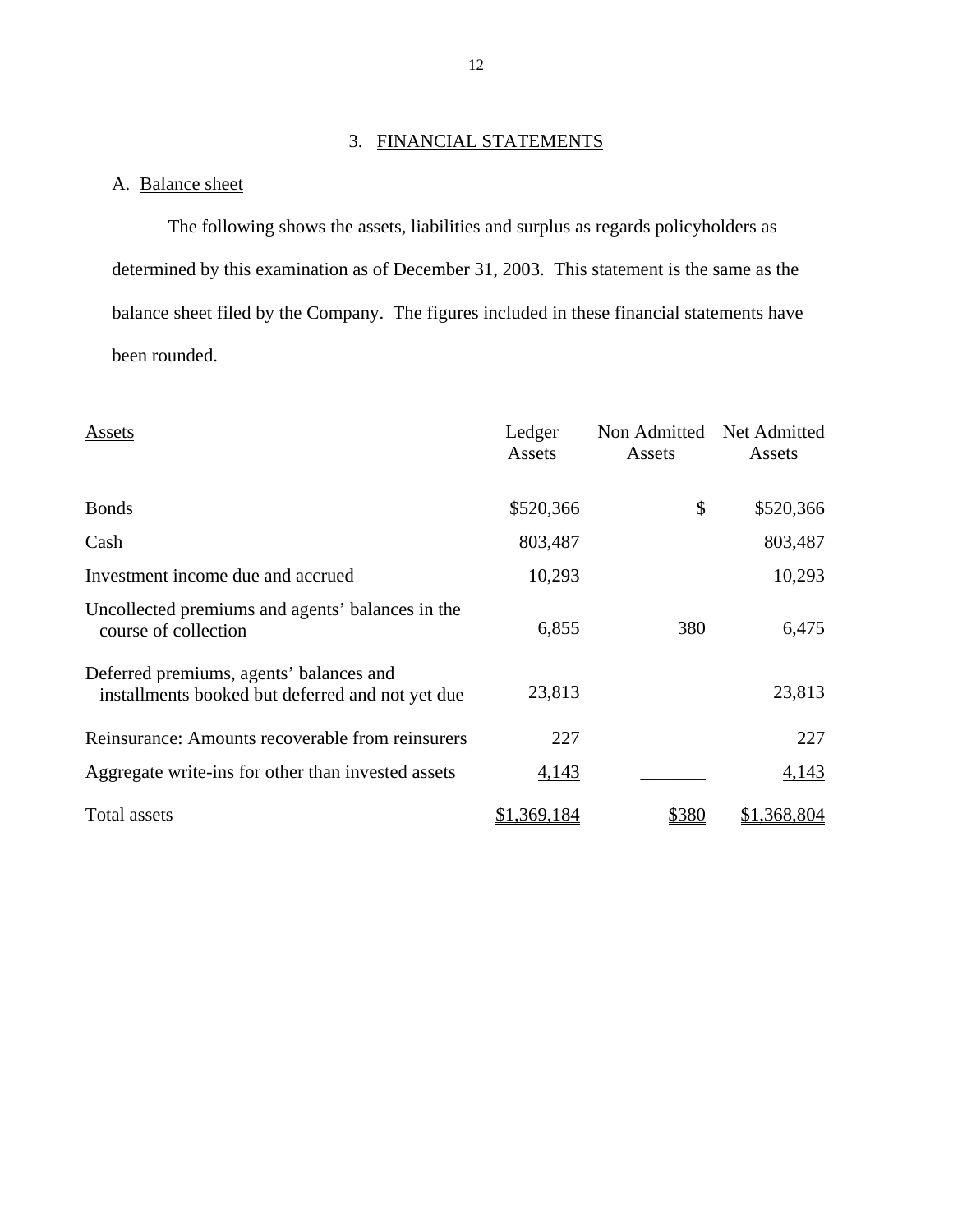### Liabilities & Surplus

| Losses                                                          | \$45,744                                      |
|-----------------------------------------------------------------|-----------------------------------------------|
| Loss adjustment expenses                                        | 8,272                                         |
| Commissions payable, contingent commissions and other similar   |                                               |
| charges                                                         | 4,877                                         |
| Other expenses (excluding taxes, licenses and fees)             | 399                                           |
| Unearned premiums                                               | 37,999                                        |
| Advance premiums                                                | 4,001                                         |
| Ceded reinsurance premiums payable (net of ceding commissions)  | 14,663                                        |
| Amounts withheld or retained by company for account of others   | (30)                                          |
| Payable to parent, subsidiaries and affiliates                  | 3,776                                         |
| Aggregate write-ins for liabilities                             | 1,844                                         |
| <b>Total liabilities</b>                                        | \$121,545                                     |
| Required surplus<br>Surplus notes<br>Unassigned funds (surplus) | 376,968<br>$\mathbb{S}$<br>150,000<br>720,291 |
| Surplus as regards policyholders                                | \$1,247,259                                   |
| Total liabilities and surplus as regards<br>policyholders       | \$1,368,804                                   |

As of December 31, 2003, the Company had outstanding Section 1307 loans payable in the amount of \$150,000 and accrued interest thereon totaling \$13,118. These loans, in the form of notes, bear an interest rate of 7.0% and were issued May 1, 1985. Pursuant to the provisions of Section 1307 of the New York Insurance Law, said amounts shall not form a part of the legal liabilities of the insurer, but shall be reported in a footnote to all financial statements.

Furthermore, repayment of the loans and the interest thereon shall only be made out of free and divisible surplus of the Company and only with the approval of the Superintendent. It is noted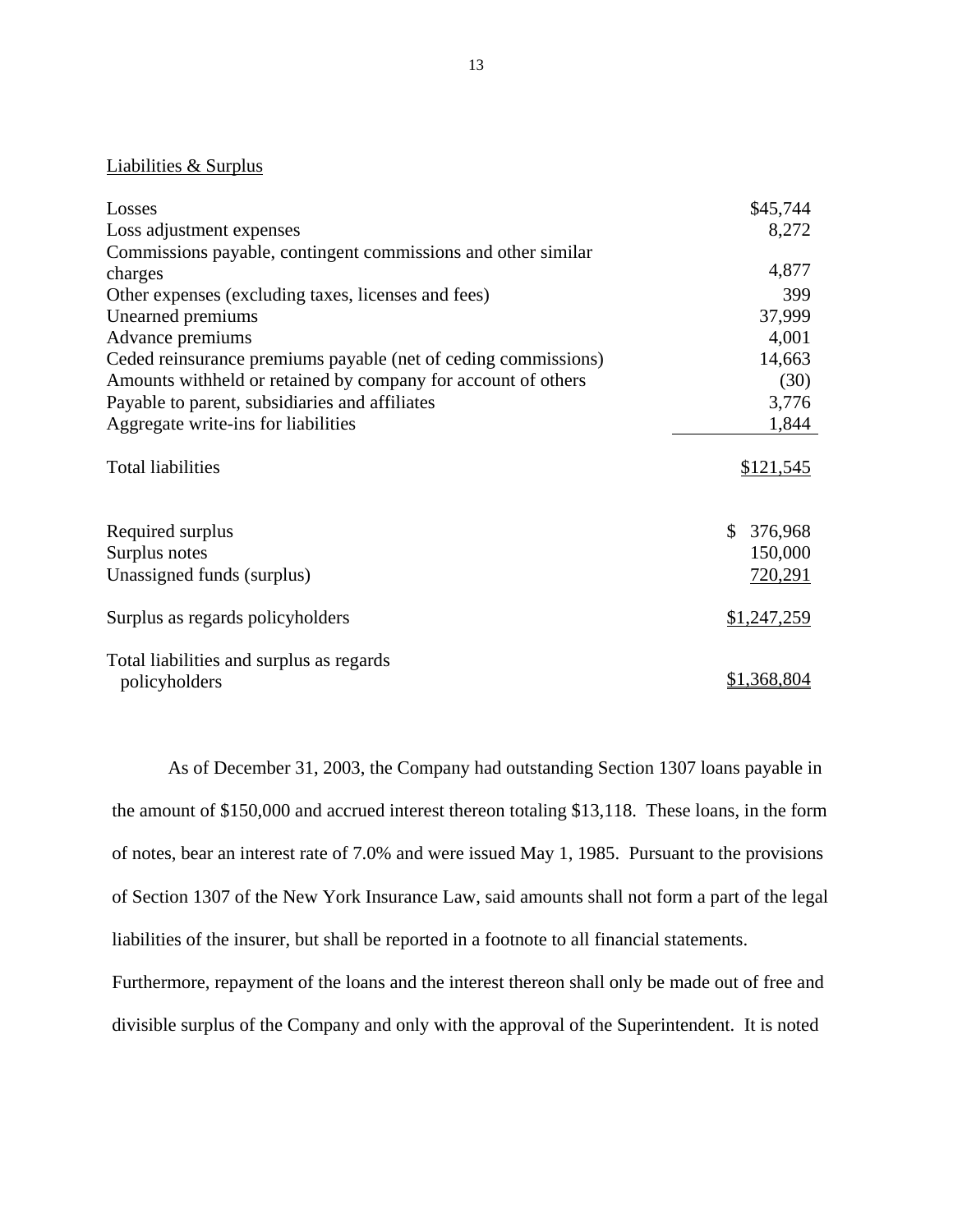that, as of December 31, 2003, Erie and Niagara Insurance Association, an affiliate, held the notes.

On November 30, 2004 this Department granted approval for the Company to repay the balance of its outstanding Section 1307 Note of \$150,000. Such note was paid off on December 30, 2004.

The Internal Revenue Service did not audit the Company's federal income tax returns for the years under examination. Audits covering subsequent tax years have yet commence. The examiner is unaware of any potential exposure of the Company to any further tax assessment and no liability has been established herein relative to such contingency.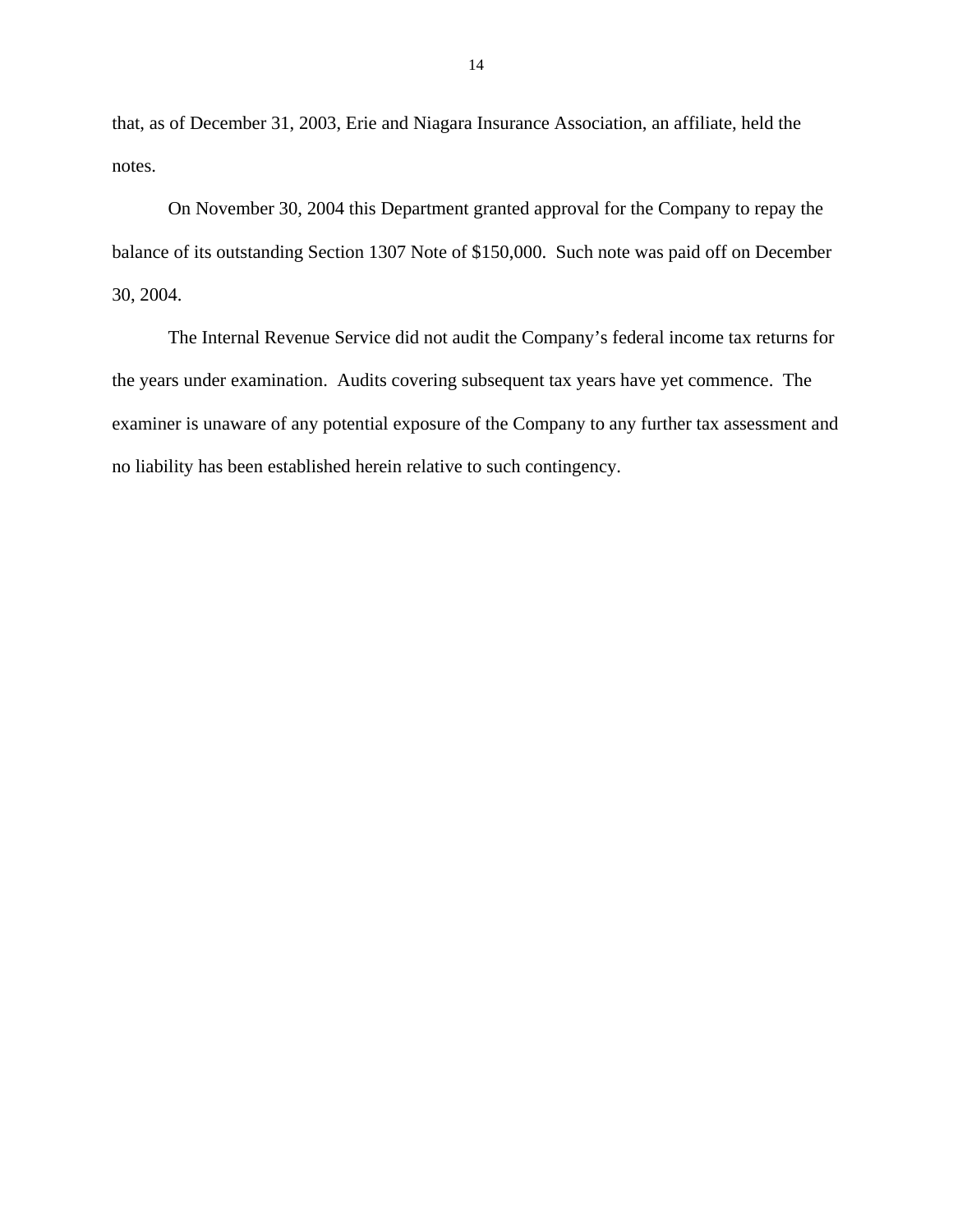### <span id="page-16-0"></span>B. Underwriting and Investment Exhibit

Surplus as regards policyholders increased by \$248,856 during the four-year examination period, January 1, 2000 to December 31, 2003, detailed as follows:

Statement of Income

| <b>Underwriting Income</b>                                         |           |             |
|--------------------------------------------------------------------|-----------|-------------|
| Premiums earned                                                    |           | \$1,134,376 |
| Losses incurred                                                    | \$435,454 |             |
| Loss expenses incurred                                             | 66,580    |             |
| Other underwriting expenses incurred                               | 440,745   |             |
| Total underwriting deductions                                      |           | 942,779     |
| Net underwriting gain (loss)                                       |           | \$191,597   |
| <b>Investment Income</b>                                           |           |             |
| Net investment income earned                                       | \$122,662 |             |
| Net realized capital gains or (losses)                             | $\theta$  |             |
| Net investment gain or (loss)                                      |           | 122,662     |
| <b>Other Income</b>                                                |           |             |
| Net gain or (loss) from agents' or premium balances<br>charged off | \$(1,924) |             |
| Finance and service charges not included in premiums               | 11,288    |             |
| Aggregate write-ins for miscellaneous income                       | 7         |             |
| Total other income                                                 |           | 9,371       |
| Net income before federal income taxes                             |           | \$323,630   |
| Federal income taxes incurred                                      |           | $\theta$    |
| Net income (loss)                                                  |           | \$323,630   |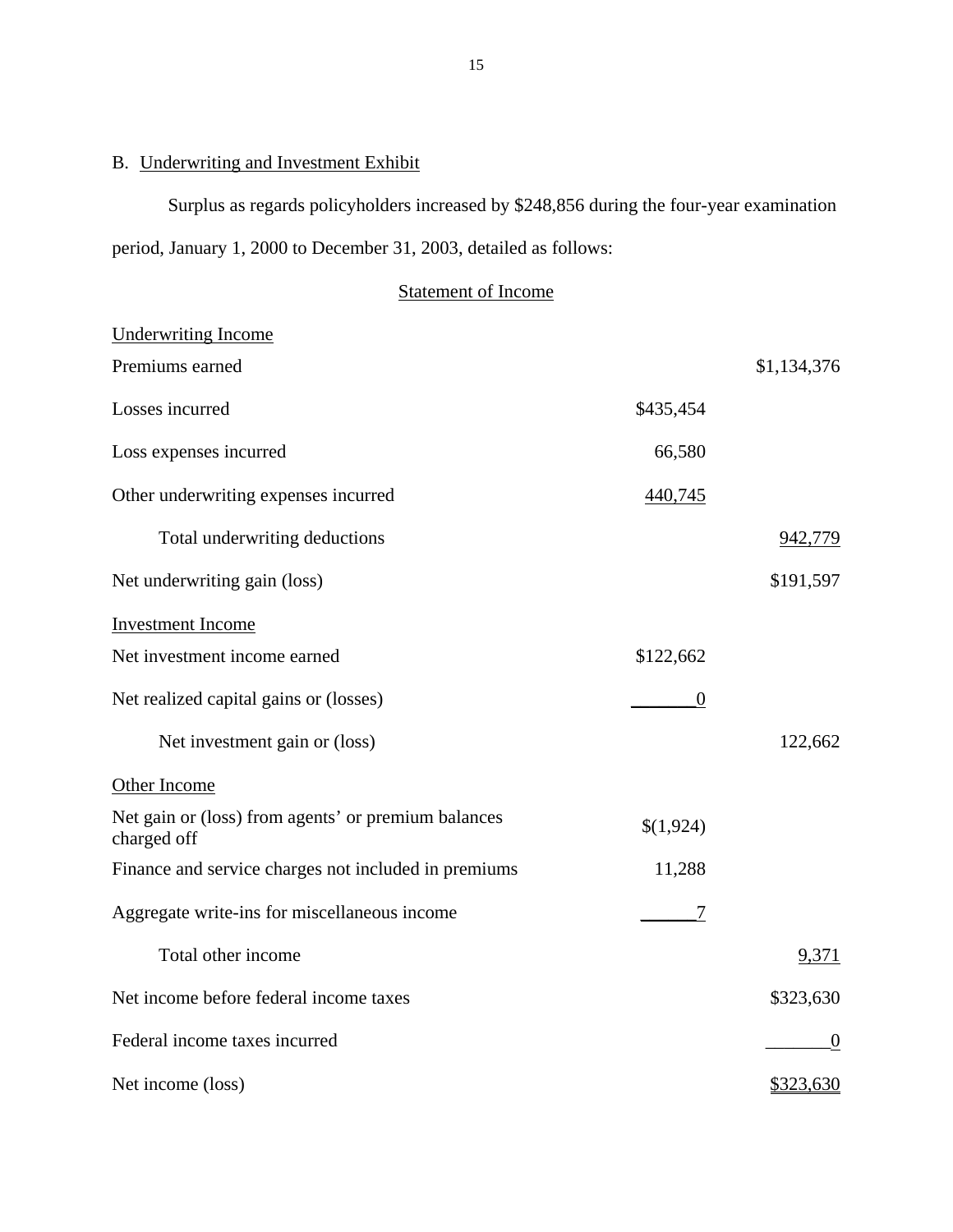# Capital and Surplus Account

| Surplus as regards policyholders, December 31, 1999,<br>per prior report on examination |                     |                      |          | \$998,403 |
|-----------------------------------------------------------------------------------------|---------------------|----------------------|----------|-----------|
|                                                                                         | Gains in<br>Surplus | Losses in<br>Surplus |          |           |
| Net income or loss                                                                      | \$323,630           | \$                   | $\theta$ |           |
| Change in non-admitted assets                                                           | 226                 |                      | $\theta$ |           |
| Change in surplus notes                                                                 | $\theta$            |                      | 75,000   |           |
| Total gains and losses                                                                  | \$323,856           |                      | \$75,000 |           |
| Net increase in surplus as regards policyholders                                        |                     |                      |          | 248,856   |
| Surplus as regards policyholders, December 31, 2003<br>per report on examination        |                     |                      |          | .247      |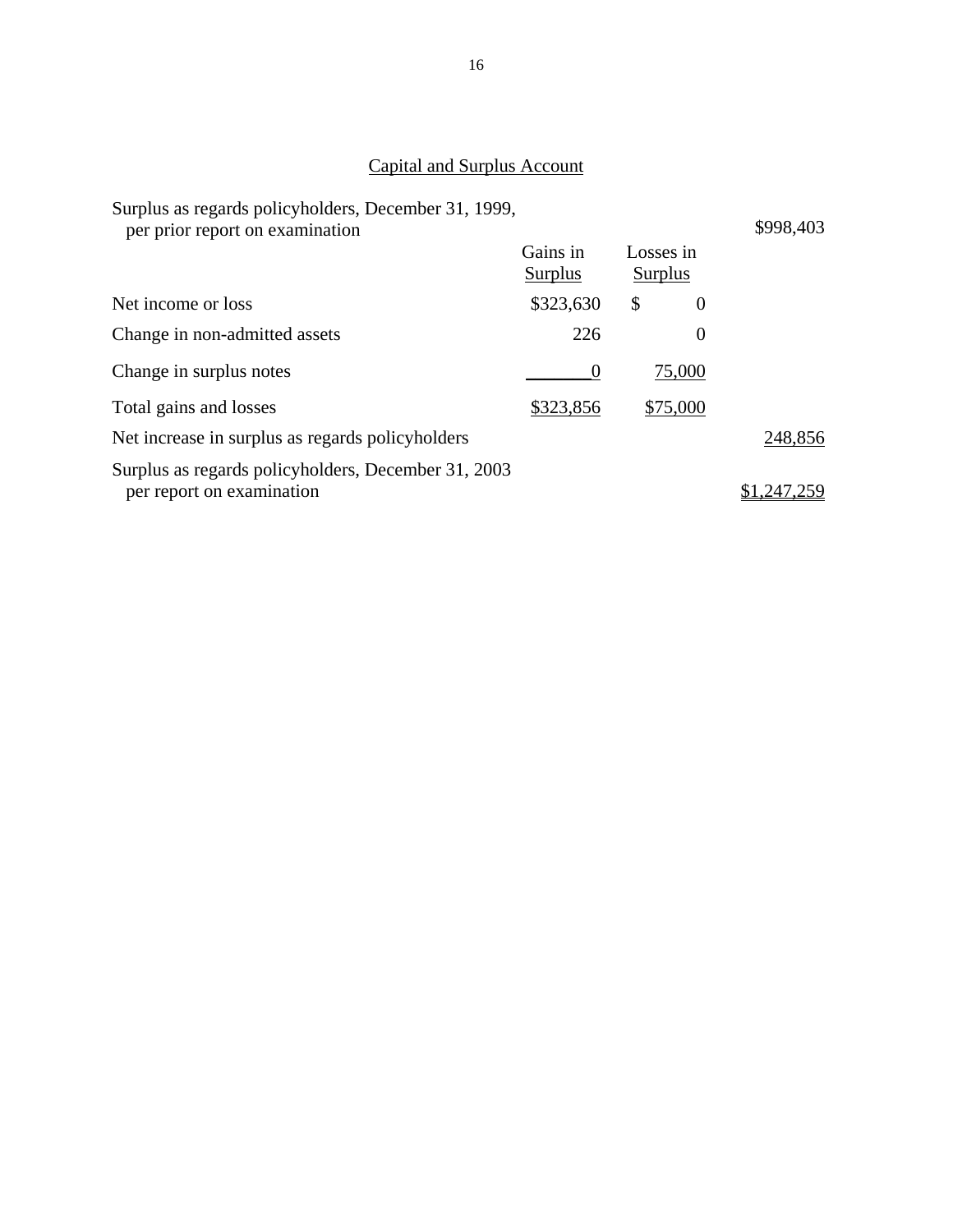### 4. LOSSES

<span id="page-18-0"></span>The examination liability of \$45,744 is same as the amount reported by the Company in its 2003 filed annual statement.

The Department's analysis was conducted in accordance with generally accepted actuarial principles and practices and was based on statistical information contained in the Company's internal records and in its filed annual statements. Such analysis indicated that the Company's loss reserves appear adequate as of December 31, 2003.

Several discrepancies were found when reviewing the claim counts reported in the Company's 2003 Schedule P. In correspondence dated November 15, 2004, the Company agreed to take corrective action regarding this matter. Nevertheless, it is recommended that the Company complete future Schedule P's filed with this Department in accordance with the annual statement instructions regarding claim counts.

### 5. LOSS ADJUSTMENT EXPENSES

The examination liability of \$8,272 is same as the amount reported by the Company in its 2003 filed annual statement.

The Department's analysis was conducted in accordance with generally accepted actuarial principles and practices and was based on statistical information contained in the Company's internal records and in its filed annual statements. Such analysis indicated that the Company's loss adjustment expense reserves appear adequate as of December 31, 2003.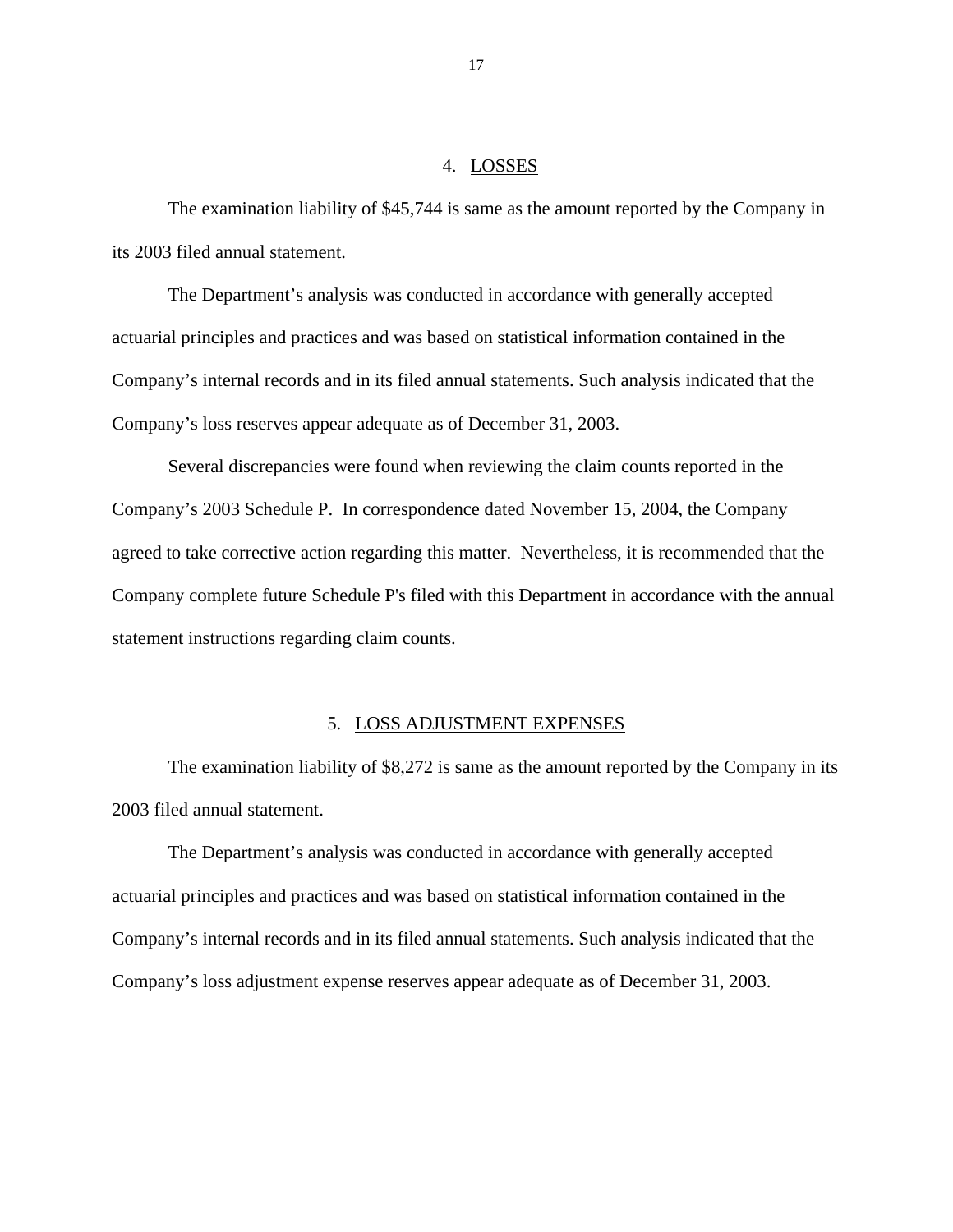### 6. MARKET CONDUCT ACTIVITIES

<span id="page-19-0"></span>In the course of this examination, a review was made of the manner in which the Company conducts its business practices and fulfills its contractual obligations to policyholders and claimants.

The review was general in nature and is not to be construed to encompass the generally more precise scope of a market conduct investigation.

The general review was directed at practices of the Company in the following areas:

- 1) Sales and advertising
- 2) Underwriting
- 3) Rating
- 4) Treatment of policyholders and claimants

Except as noted below, no unfair practices were encountered.

#### Section 3245 of the New York Insurance Law

During the review of non-renewal notices issued by the Company, it was found that the Company non-renewed personal lines policies mid-term for other than the statutory reasons put forth in Section  $3425(c)(2)$  of the New York Insurance Law, which is in violation of Section 3425(e) of the New York Insurance Law.

Thus, it is recommended that the Company comply with the requirements of Section 3425(e) of the New York Insurance Law and not non-renew personal lines policies midterm for other than the statutory reasons put forth in Section 3425(c)(2) of the New York Insurance Law. It is noted that a similar recommendation regarding compliance with Section 3425(e) of the New York Insurance Law was included in the prior report.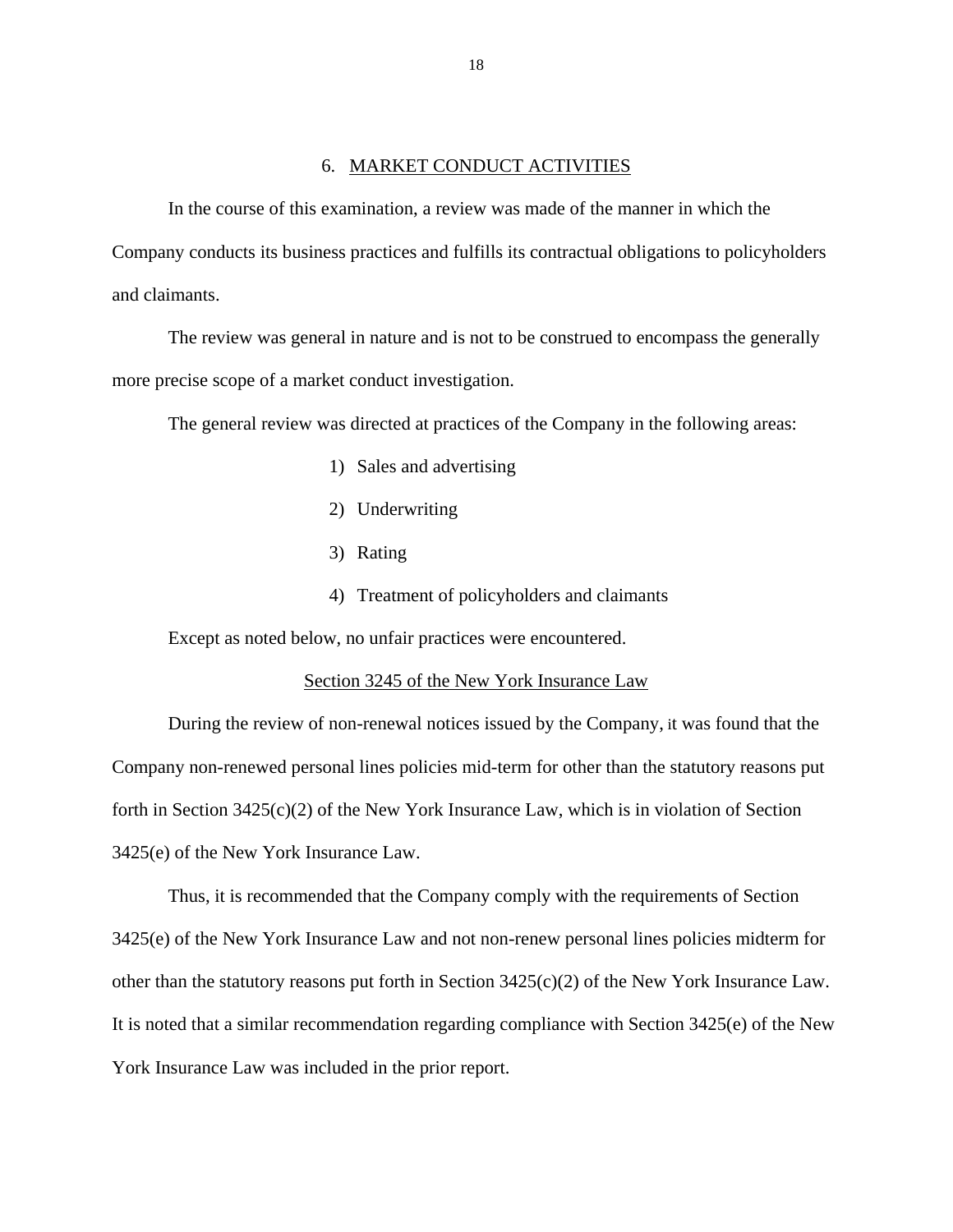During the review of the Company's rating practices it was found that the Company was not charging its filed rates on homeowner policies and mobile homeowners policies in some cases.

Section 2314 of the New York Insurance Law states, in part, that "No authorized insurer shall…charge or demand a rate or receive a premium which departs from the rates, rating plans, classifications, schedules, rules and standards in effect on behalf of the insurer…"

In correspondence dated January 19, 2005 the Company indicated that it would take corrective action regarding this matter. Nevertheless, it is recommended that the Company comply with Section 2314 of the New York Insurance Law by charging rates that do not depart from the rates, rating plans, classifications, schedules, rules and standards it has in effect.

#### Department Regulation 64

Department Regulation 64 Part 216.11 states, in part, that "… All communications and transactions, whether written or oral, emanating from or received by the insurer shall be dated by the insurer …" During the review of the Company's claim files it was found that some written correspondence therein was not dated when received by the Company.

In correspondence dated January 6, 2005 the Company indicated that it would take corrective action regarding this matter. Nevertheless, it is recommended that the Company comply with the requirements of Department Regulation 64 Part 216.11 regarding the dating of all communications and transactions.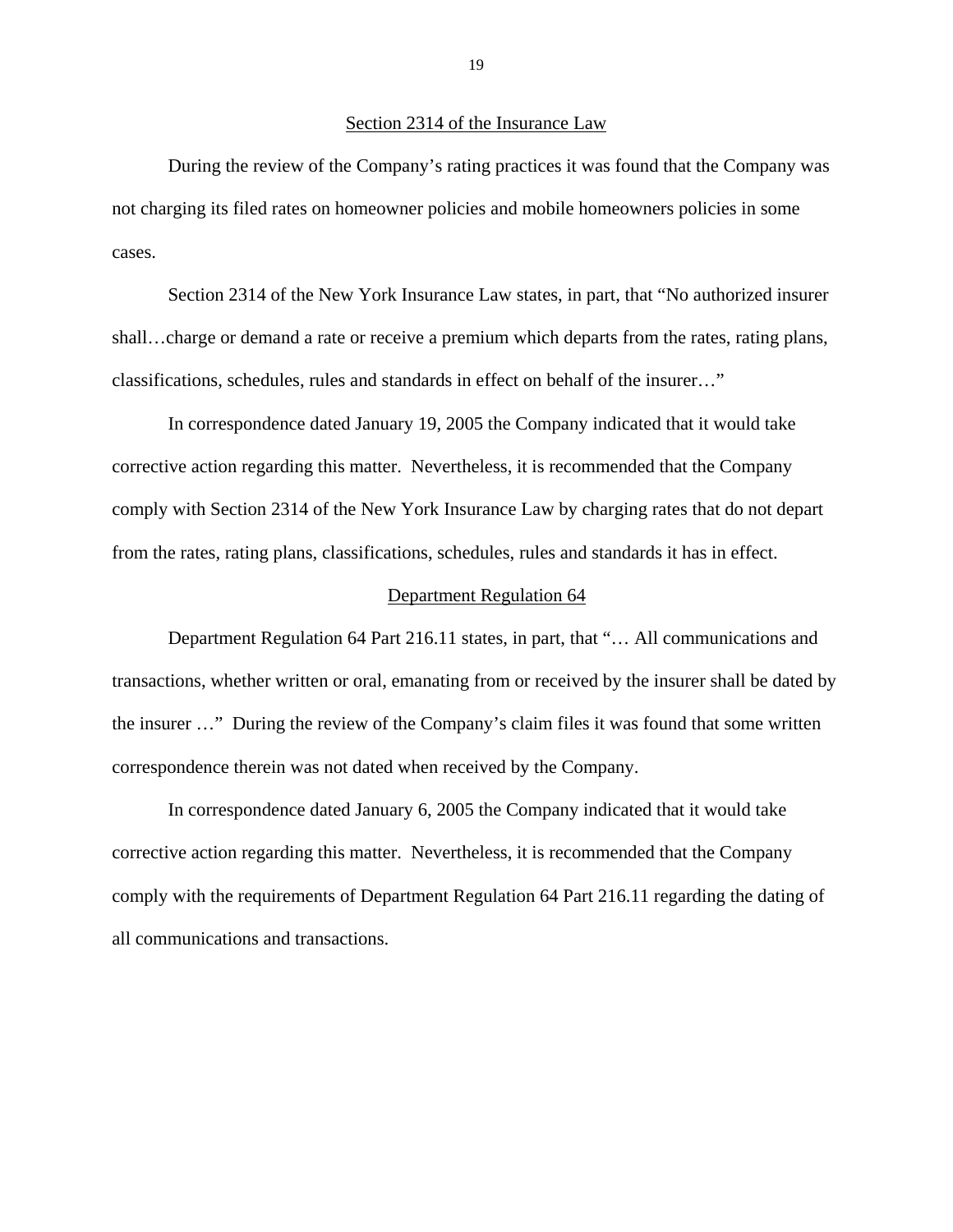# 7. COMPLIANCE WITH PRIOR REPORT ON EXAMINATION

The prior report contained comments and recommendations as follows: (page numbers refer to the prior report on examination):

| <u>Item</u> |     |                                                                        | Page No. |
|-------------|-----|------------------------------------------------------------------------|----------|
| А.          |     | Management                                                             |          |
|             |     | i. Recommendation that the Company adhere to all the provisions of its | 5        |
|             |     | charter and by-laws, henceforth.                                       |          |
|             |     | The Company has not complied with this recommendation as regards       |          |
|             |     | its by-laws. See Section $2(A)$ of this report.                        |          |
|             | ii. | Recommendation that the Company adhere to all the provisions of the    | 5        |
|             |     | New York Business Corporation Law in the future.                       |          |
|             |     | The Company has complied with this recommendation.                     |          |
|             |     | iii. Recommendation that the Company maintain formal minutes of all    | 6        |
|             |     | nominating committee meetings, as required by Section $6611(a)(3)$ of  |          |
|             |     | the New York Insurance Law.                                            |          |
|             |     | The Company has complied with this recommendation.                     |          |
|             |     | B. Reinsurance                                                         |          |
|             |     | Recommendation that the Company accurately complete the Schedule F's   | 8        |
|             |     | filed with this Department.                                            |          |
|             |     | The Company has not fully complied with this recommendation. See       |          |
|             |     | Section $2(C)$ of this report.                                         |          |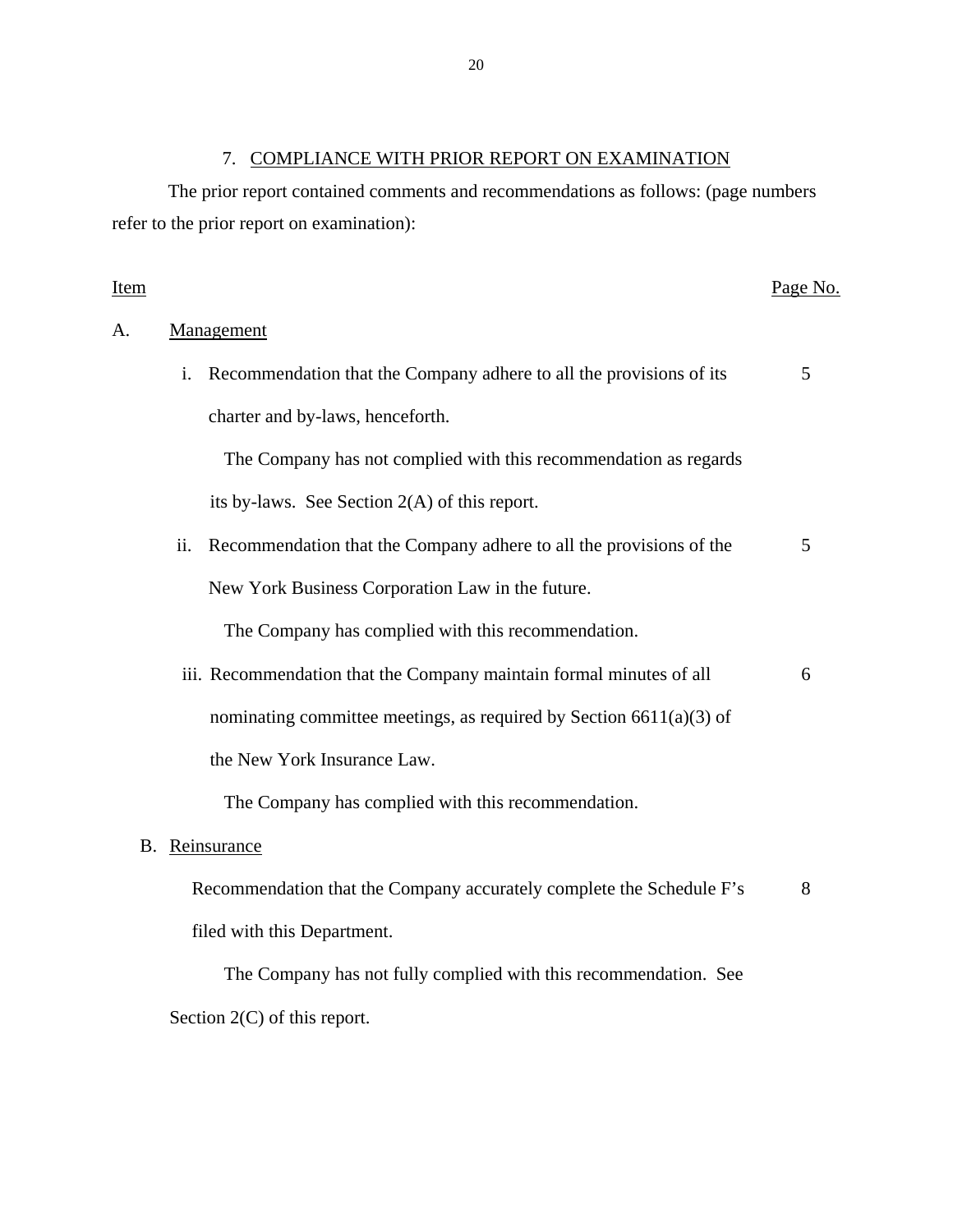### C. Approval of Investments

Recommendation that the Company comply with the requirements of 13 Section 1411(a) of the New York Insurance Law by having all of its investments authorized or approved as indicated in such section.

The Company has not complied with this recommendation. See Section 2(G)(i) of this report.

### D. Market Conduct Activities

 i. Recommendation that the Company comply with all the provisions of 21 Section 3403 of the New York Insurance Law and Department Regulation No. 96, henceforth.

The Company has complied with this recommendation.

ii. Recommendation that the Company comply with all the provisions of 21 Sections 3425 and 3426 of the New York Insurance Law.

The Company has not complied with the part of the recommendation

dealing with Section 3425. See Section 6 of this report.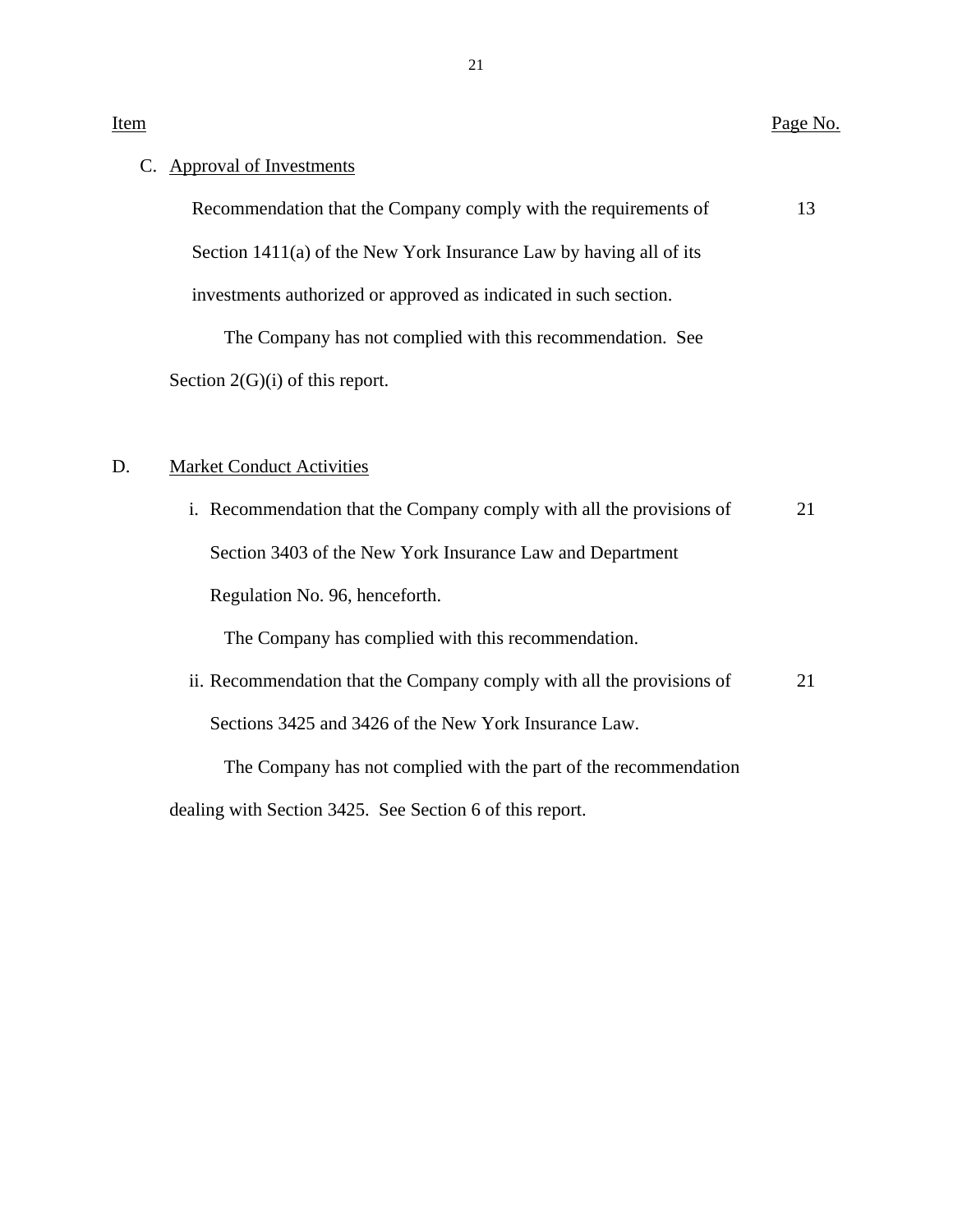# 8. SUMMARY OF COMMENTS AND RECOMMENDATIONS

<span id="page-23-0"></span>The following is a summary of comments and recommendations made in the body of this report:

| <b>Item</b> |                                                                              | Page No.       |
|-------------|------------------------------------------------------------------------------|----------------|
| А.          | Management                                                                   | 5              |
|             | It is recommended that the Company adhere to all the provisions of its by-   |                |
|             | laws, henceforth. It is noted that a similar recommendation was included in  |                |
|             | the prior report.                                                            |                |
| <b>B.</b>   | Reinsurance                                                                  | $\overline{7}$ |
|             | It is recommended that the Company accurately complete the Schedule F's      |                |
|             | filed with this Department. It is noted that a similar recommendation was    |                |
|             | included in the previous report on examination.                              |                |
| $C$ .       | <b>Accounts and Records</b>                                                  |                |
| i.          | <b>Approval of Investments</b>                                               | 11             |
|             | It is recommended that the Company comply with the requirements of           |                |
|             | Section 1411(a) of the New York Insurance Law by having all of its           |                |
|             | investments authorized or approved as indicated in such section. It is noted |                |
|             | that a similar recommendation was included in the previous report on         |                |
|             | examination.                                                                 |                |
|             |                                                                              |                |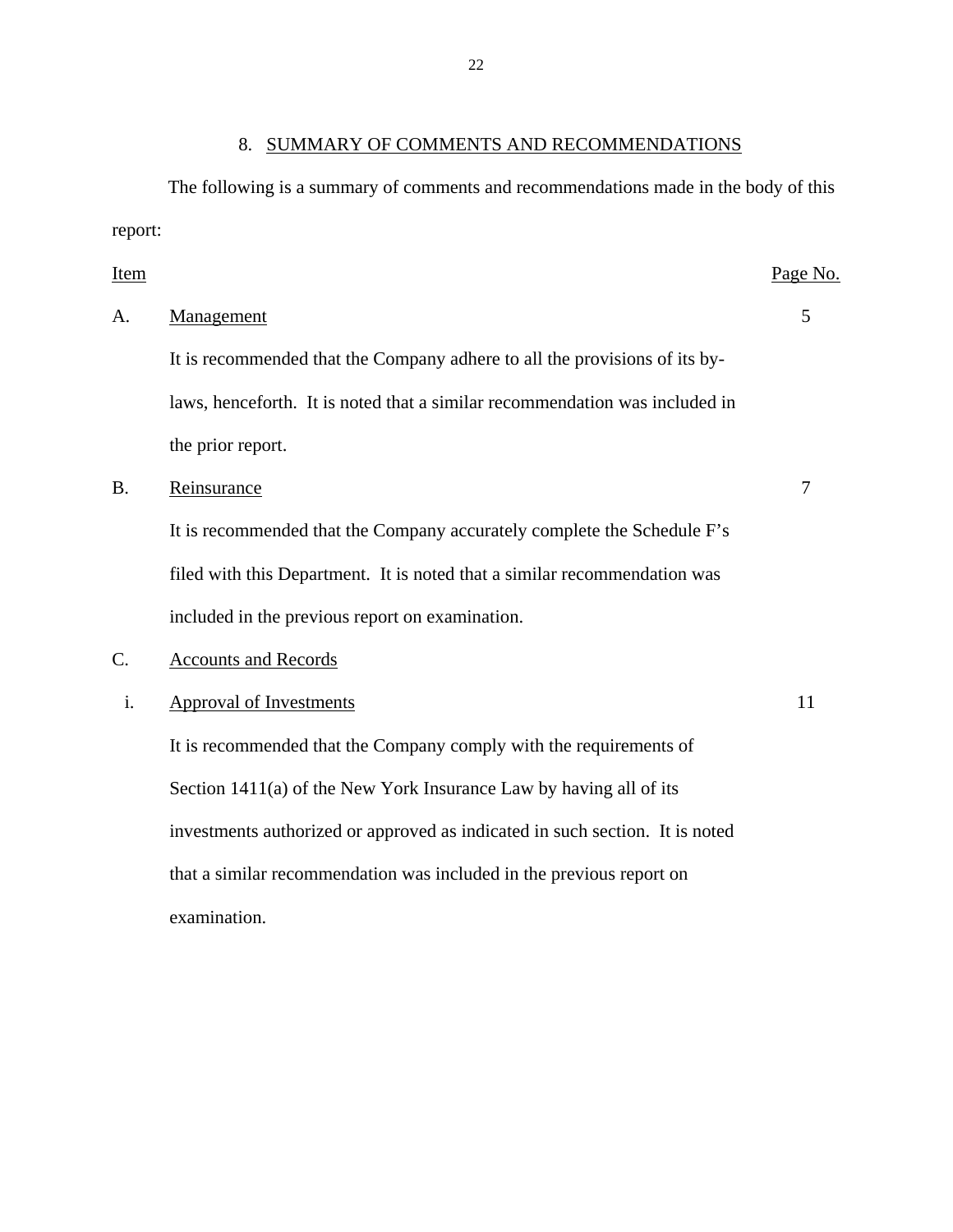| Item |                                                                                | Page No. |  |  |
|------|--------------------------------------------------------------------------------|----------|--|--|
| ii.  | <b>CPA</b> Contracts                                                           | 11       |  |  |
|      | It is recommended that the Company ensure that its contracts with its CPA      |          |  |  |
|      | firm covering all future audit years meet the requirements of Department       |          |  |  |
|      | Regulation 118.                                                                |          |  |  |
| D.   | Losses                                                                         | 17       |  |  |
|      | It is recommended that the Company complete future Schedule P's filed with     |          |  |  |
|      | this Department in accordance with the annual statement instructions           |          |  |  |
|      | regarding claim counts.                                                        |          |  |  |
| Ε.   | <b>Market Conduct Activities</b>                                               |          |  |  |
|      | It is recommended that the Company comply with the requirements of<br>i.       | 18       |  |  |
|      | Section 3425(e) of the New York Insurance Law and not non-renew                |          |  |  |
|      | personal lines policies midterm for other than the statutory reasons put       |          |  |  |
|      | forth in Section $3425(c)(2)$ of the New York Insurance Law. It is noted       |          |  |  |
|      | that a similar recommendation regarding compliance with Section 3425(e)        |          |  |  |
|      | of the New York Insurance Law was included in the prior report.                |          |  |  |
|      | ii. It is recommended that the Company comply with Section 2314 of the         | 19       |  |  |
|      | New York Insurance Law by charging rates that do not depart from the           |          |  |  |
|      | rates, rating plans, classifications, schedules, rules and standards it has in |          |  |  |

effect.

iii. It is recommended that the Company comply with the requirements of 19 Department Regulation 64 Part 216.11 regarding the dating of all communications and transactions.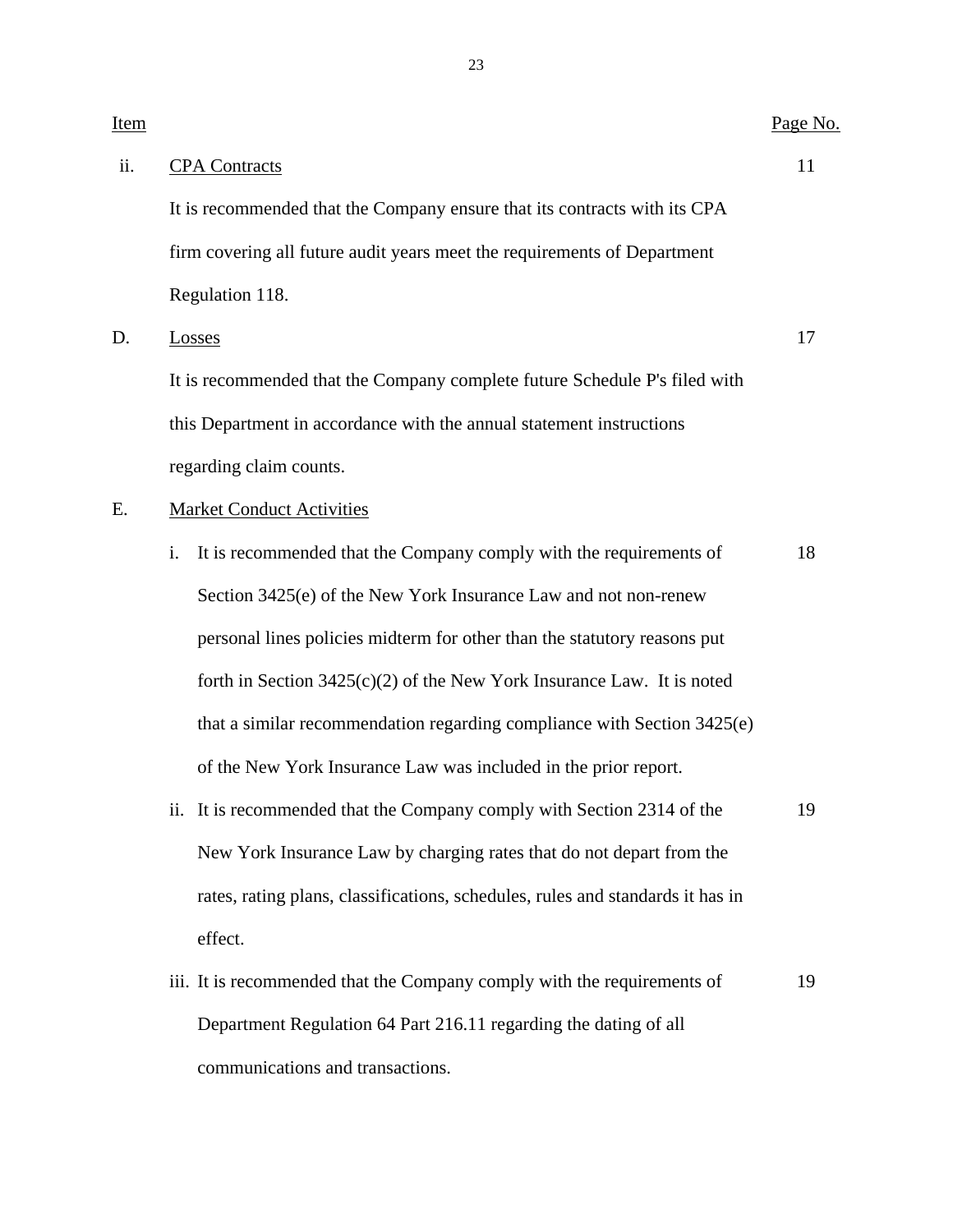Respectfully submitted,

 $Warren$  Youngs

Principal Examiner

STATE OF NEW YORK  $($ ) ss: COUNTY OF ALBANY (1999)

 $\bar{\xi}$ 

Warren Youngs, being duly sworn, deposes and says that the foregoing report, subscribed by him, is true to the best of his knowledge, information and belief.

 $\mathbb{R}$ 

Warren Youngs Principal Examiner

Sworn to before me this

| $day of$ $AUSUST$                                                                                                     | 2005 |
|-----------------------------------------------------------------------------------------------------------------------|------|
|                                                                                                                       |      |
| Notary Public                                                                                                         |      |
| <b>UNITE M. BUYOR</b><br>- mary Public, State of New Year<br><b>Walified in Albany County</b><br>No. 018U5076509 2007 |      |